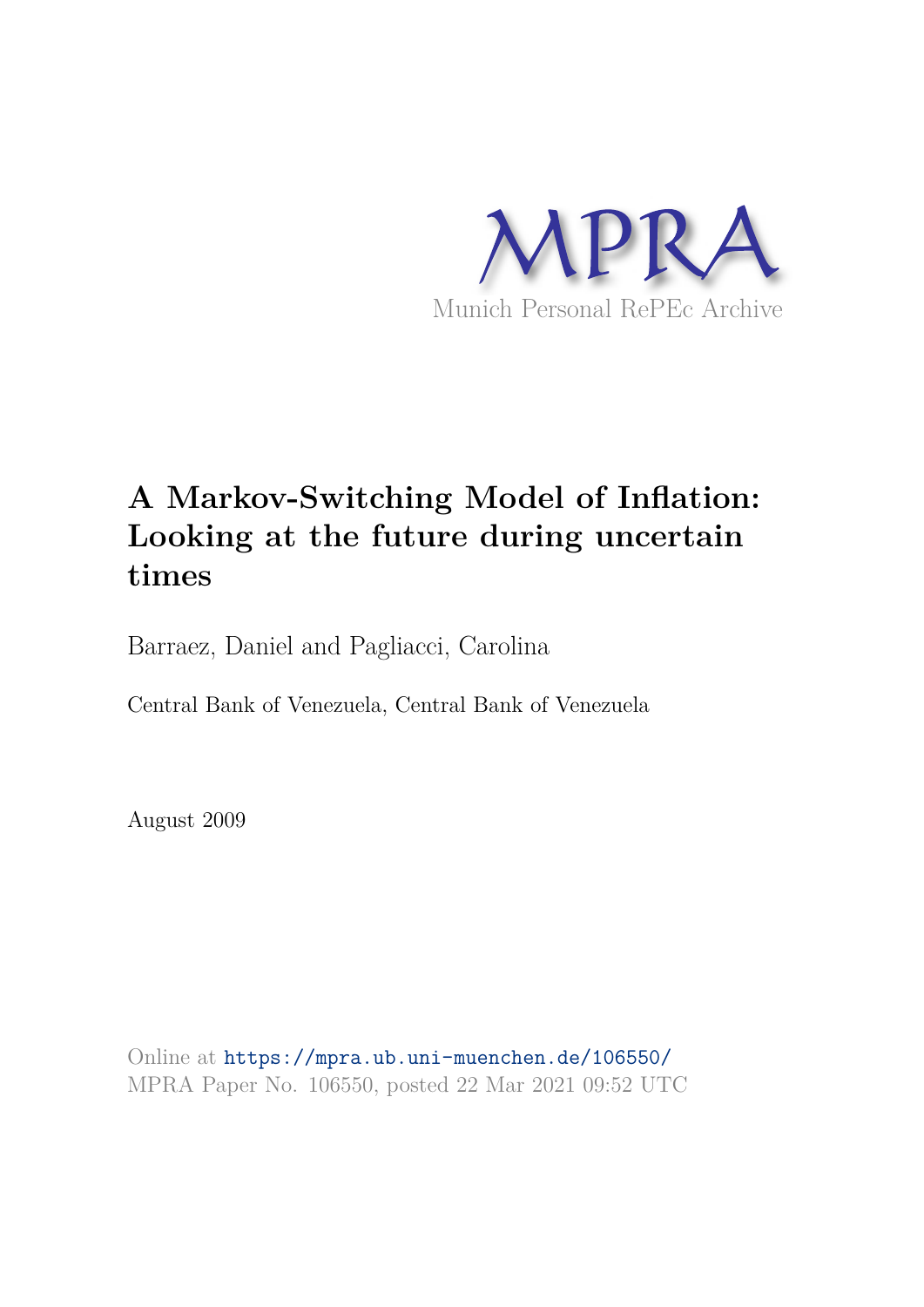# **A Markov-Switching Model of Inflation: Looking at the future during uncertain times \***

Carolina Pagliacci† Daniel Barráez§

# **September 2009**

#### **Abstract**

 In this paper, we analyze the dynamic of inflation in Venezuela, in the last eighteen years, through a Markov-switching estimation of a New Keynesian Phillips curve. Estimation is carried out using the EM algorithm. The model's estimates distinguish between a "normal or backward looking" regime and a "rational expectation" regime consistent with episodes of high uncertainty regarding the performance of the economy. This characterization of regimes is based on two elements: the description of the process of formation of inflationary expectations and the main economic events occurred during each regime.

Key words: regime switching, Phillips curve, inflationary expectations.

JEL classification: C29, E31, and D84.

<sup>\*</sup> Opinions on this paper are full responsibility of the authors and do not compromise those of the Banco Central de Venezuela. We are grateful for the research assistance of Jeison Pérez, and comments of Harold Zavarce and León Fernández. All errors and omissions are our own.

<sup>†</sup> Senior Researcher at the Banco Central de Venezuela.

<sup>§</sup> Senior Researcher at the Banco Central de Venezuela and Professor at the Universidad Central de Venezuela.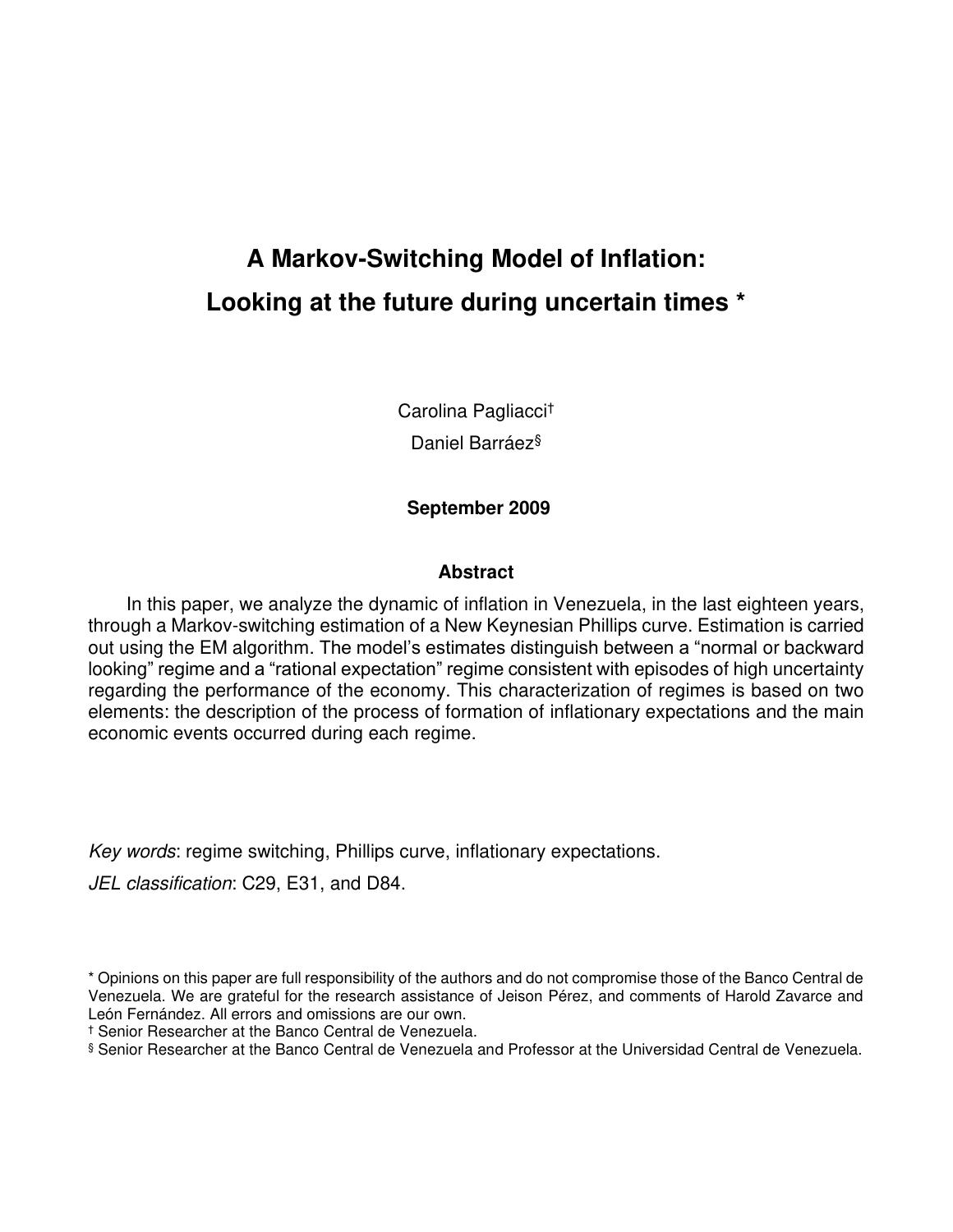#### **I. Introduction**

Since the seminal work of Hamilton (1989) many researchers have devoted to studying the economic growth from the perspective of regime changes, identifying two phases in the economic cycle: expansions and contractions. Through time, Markov-switching models have experienced refinements in the applied econometric techniques, but their estimation has mostly kept the original spirit of Hamilton's work: distinguishing between regimes of recessions and expansions. For instance, papers such as Kim and Murray (2002) and Kahn and Rich (2007) have incorporated the occurrence of regime switching in the non-observable components of growth (as in state-space models). Diebold and Rudebush (1996) study the business cycle assuming that the transition matrix that governs the process of switching is variable instead of being constant.

A less popular, but largely important use of the Markov-switching models has been the study of non-linearities in inflation. In an early work, Evans and Wachtel (1993) focus on analyzing the sources of uncertainty that affect the dynamics of inflation and agent's inflationary expectations collected in surveys. Assuming that inflation can either follow a random walk process or an autoregressive process, these authors established that the switch between these two regimes explains the presence of discrete jumps in the United States inflation during the postwar period. Also, the uncertainty attached to the changes of regimes is identified as the source of the recurrent differences between the forecasts of inflation collected in surveys and the actual rates of inflation. Other papers, like Simon (1996) and Blix (1999), emphasize the use of Markov-switching models to explain visible changes in the inflation dynamics and to improve inflation forecasts. Simon (1996) models inflation in Australia incorporating information of the output gap. More recently, Demers (2003) describes the non-linearities in Canadian inflation through the estimation of a Markov-switching backward looking Phillips curve.

In Venezuela, inflation dynamics has also been subject to important changes probably due to the continuous modifications impinged to the exchange rate regime at times of external crisis. These changes, or presumably structural breaks in the inflation dynamics, make linear models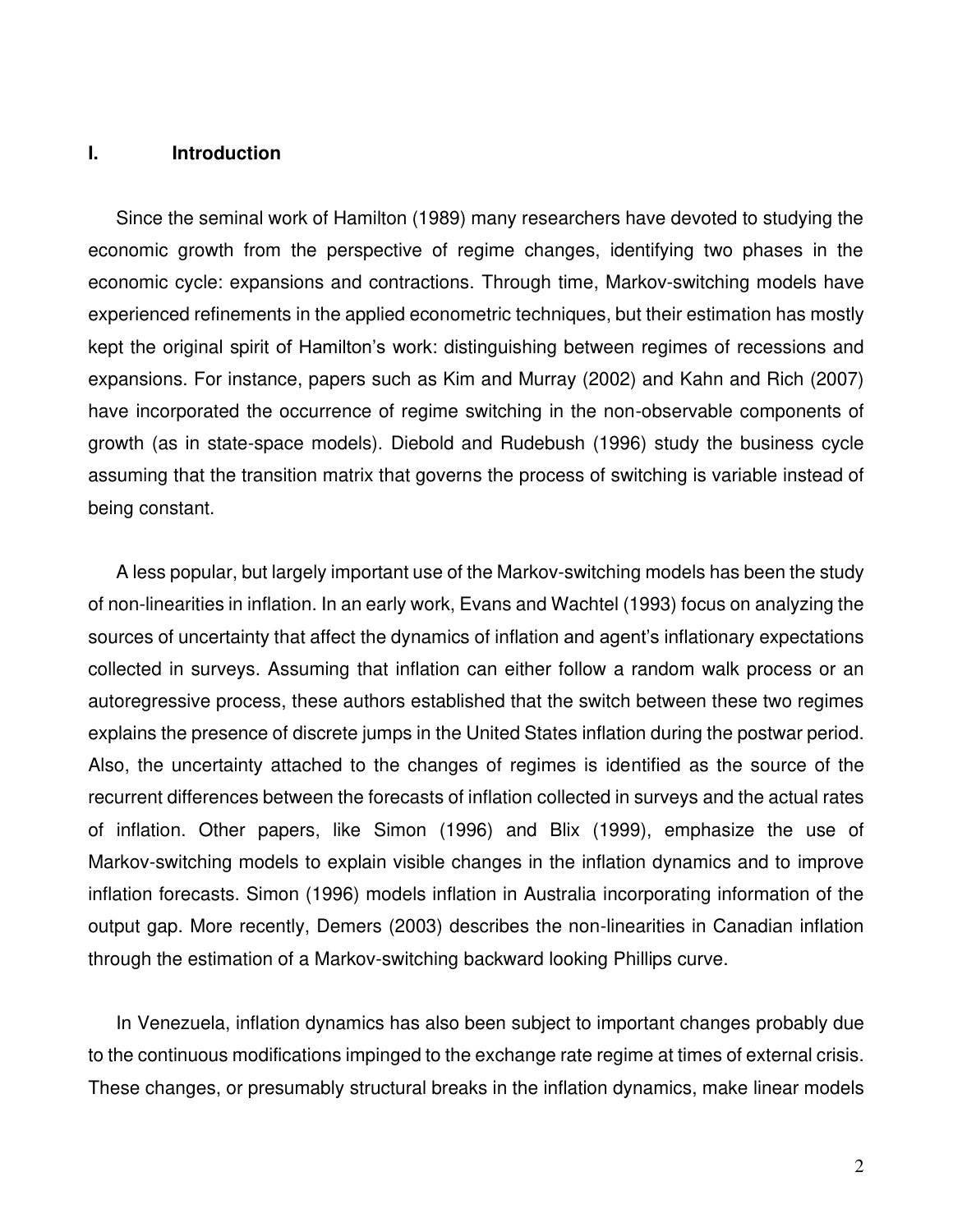inappropriate tools for analyzing inflation through time. In order to fully capture these non-linearities, the objective of this paper is to model Venezuelan inflation through the estimation of a Markov-switching New Keynesian Phillips curve. The advantage of this type of non-linear models is that they allow combining the existence of different stochastic processes for inflation without imposing too many restrictions to the data generating process. On the other hand, the estimation of a New Keynesian Phillips curve, in a similar fashion as in Demers (2003), provides a basic understanding of the behavior of inflation from an economic point, using a theoretical structure that admits incorporating variables that traditionally have had a predominant figure in explaining inflation in Venezuela, such as the output gap. In fact, several works in Venezuela, such as Dorta et al. (2002), Arreaza et al. (2003) and Dorta (2006), estimated the impact of the output gap on inflation for different time periods, but using exclusively linear models. In our specification, we additionally allow the process of money creation by the public sector to influence the behavior of inflation. We also incorporate the rate of growth of the nominal exchange rate as an explanatory variable, to capture possible changes in its pass-through on inflation<sup>1</sup>.

One of the challenges that arises within the evaluation of Markov-switching models with exogenous explanatory variables is that the characterization of regimes can not be done prior to estimation anymore. It is no longer clear that the regimes captured by this type of models (even in a two-regime setting) refer to high and low inflation regimes, analogously as it is done in the literature when considering contractions and expansions of the economy. On the contrary, after selecting the appropriate number of regimes, we need to make use of the estimation results and the nature of the relationship established between inflation and its explanatory variables, to understand and characterize the types of regimes found. To complete the categorization of regimes, we also observe the classification of periods provided by the probabilistic estimates of the most likely regime prevailing at each point in history along with information about the main economic historical events. This task, although more complicated, reveals a richer approach to understanding the dynamic of inflation.

<sup>&</sup>lt;sup>1</sup> Mendoza (2006) studies exclusively the phenomenon of the pass-through of the nominal exchange rate in Venezuela in the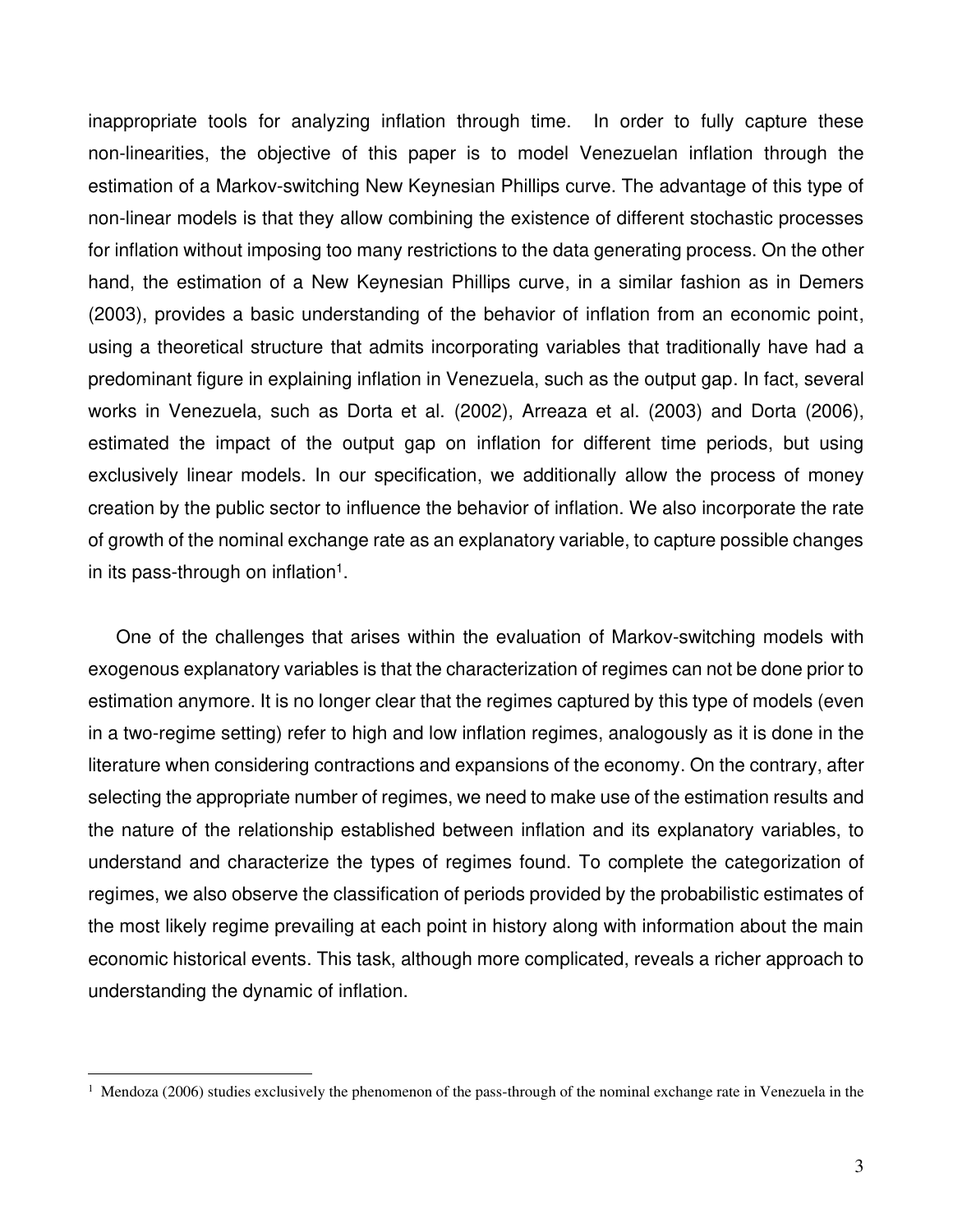Another important feature that comes with the estimation of a New Keynesian curve Phillips with inflationary inertia is that endows the model with a sufficiently rich dynamical structure that can be employed to describe the process of formation of inflationary expectations. In the spirit of Sargent (1987), and differently than the approach of Evans and Wachtel (1993), in this paper, inflationary expectations are assumed to be the solution of the dynamic model estimated in each regime. This interpretation of how inflationary expectations are formed allows linking the behavior of expected inflation to the time trajectory of the explanatory variables, and offers an additional intuition of what factors may drive the changes in the inflation dynamics.

In order to estimate the type of Markov-switching model we are proposing, we need to adapt the EM algorithm explained in Hamilton (1990), which is mainly applied to autoregressive processes with a constant mean per regime. We chose using the EM algorithm in order to exploit its robustness and fast convergence property, as it is done in most of the non-economic literature, like for instance, the literature of speech pattern recognition. In most of the economic literature, although the advantages of the EM algorithm are acknowledged, the estimation of switching models is usually carried out with numerical maximization techniques.

Close to the results described in Evans and Wachtel (1993) and Simon (1996), we find that inflation can either follow an explosive stochastic process or a stationary autoregressive process. The estimated model also shows that the process of forming inflationary expectations switches from periods in which agents use the past values of variables to periods in which agents look rationally at forward information on variables. In many of these periods of "rationally" formed expectations, we also observe the occurrence of speculative attacks to the domestic currency and the implementation of reforms to the existing exchange rate system. In other periods, although the "rational expectation" regime is identified, we can only suggest the existence of conditions of overall uncertainty generated by a greater exposure of the economy to external shocks.

Under either type of circumstances, we could state that in the "rational expectation" regime

context of a non-linear VAR estimated with smooth transition techniques.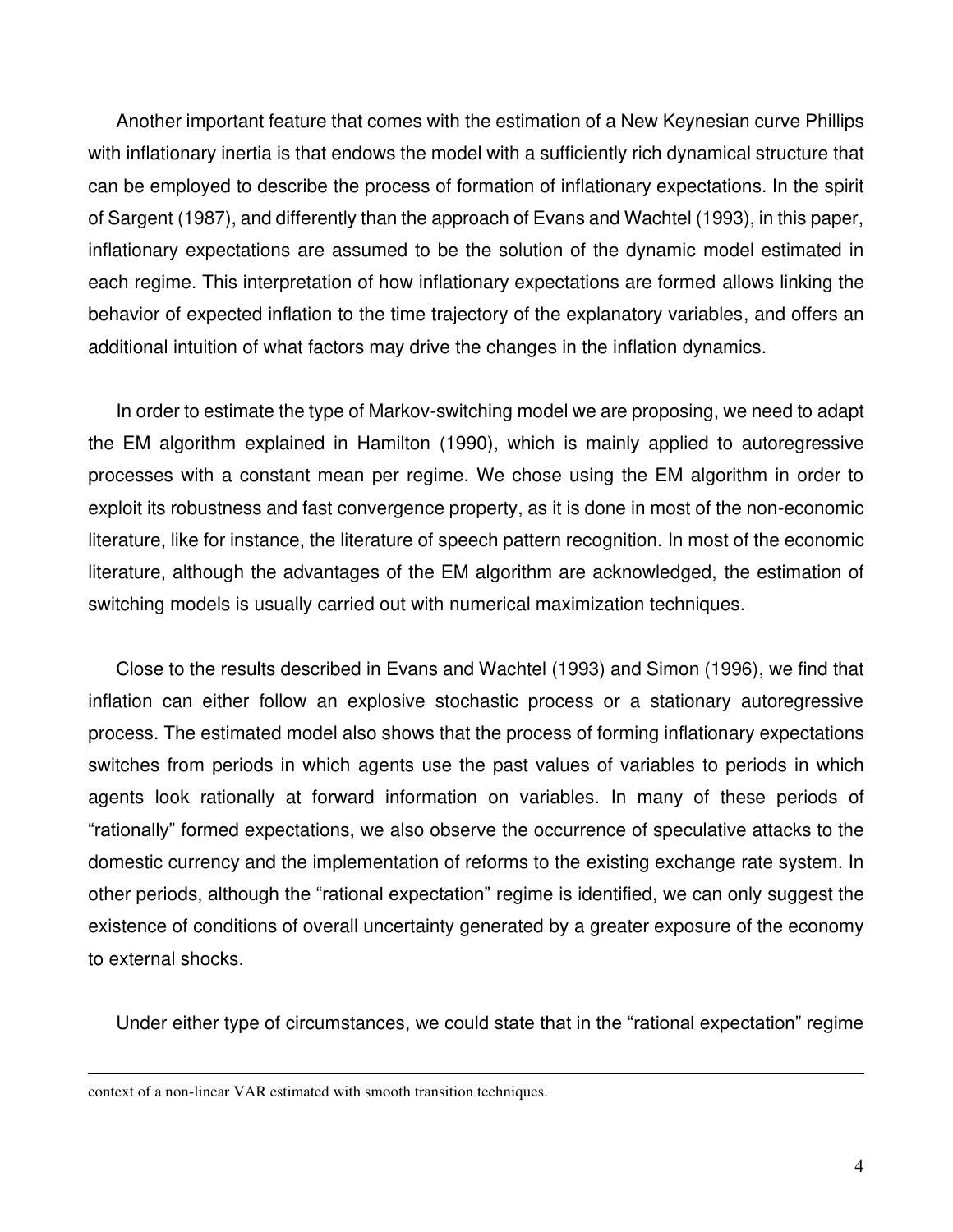agents stop looking at the past behavior of economic variables and revert to using subjective information on such variables, especially economic growth. Then, these expectations on aggregate demand are the ones that change the formation of expectations on current inflation and therefore, determine the pricing strategy of producers and sellers.

 The paper is structured as follows: section II presents the general non-linear regression model for a single variable and explains the EM algorithm. Section III shows the structure for the Phillips curve and presents the main estimation results. Section IV describes the process of formation of inflationary expectations and section V concludes.

# **II. The regression model and the EM estimation**

Because of the paramount importance of exogenous explanatory variables to describe the behavior of inflation in Venezuela, we consider the following general non-linear regression model suggested in Hamilton (1994):

$$
y_t = z_t \beta_{si} + \varepsilon_{si,t}
$$
 for  $s=1,2,...,N$  and  $t=1,2,...,T$  (1)

 $y_t$  refers to the model's endogenous variable,  $z_t$  is a (1xk) vector that contains the explanatory variables (could include lagged values of  $y$ ), and  $\beta_{si}$  represents a ( $kx1$ ) vector of coefficients associated to regime si, which by definition is unobservable. The error term  $\varepsilon_{s_{i,t}}$  is also associated with regime *si* and is i.i.d. according to  $\, \varepsilon_{\scriptscriptstyle{si, t}} \! \sim \! N\! \big( \! 0, \sigma_{\scriptscriptstyle{si}}^{\;\; 2} \big).$  The total number of possible regimes or hidden states is given by  $N$ , and the realizations of particular states are governed by the following first-order Markov process  $\mathcal{Q}_t$ , such that: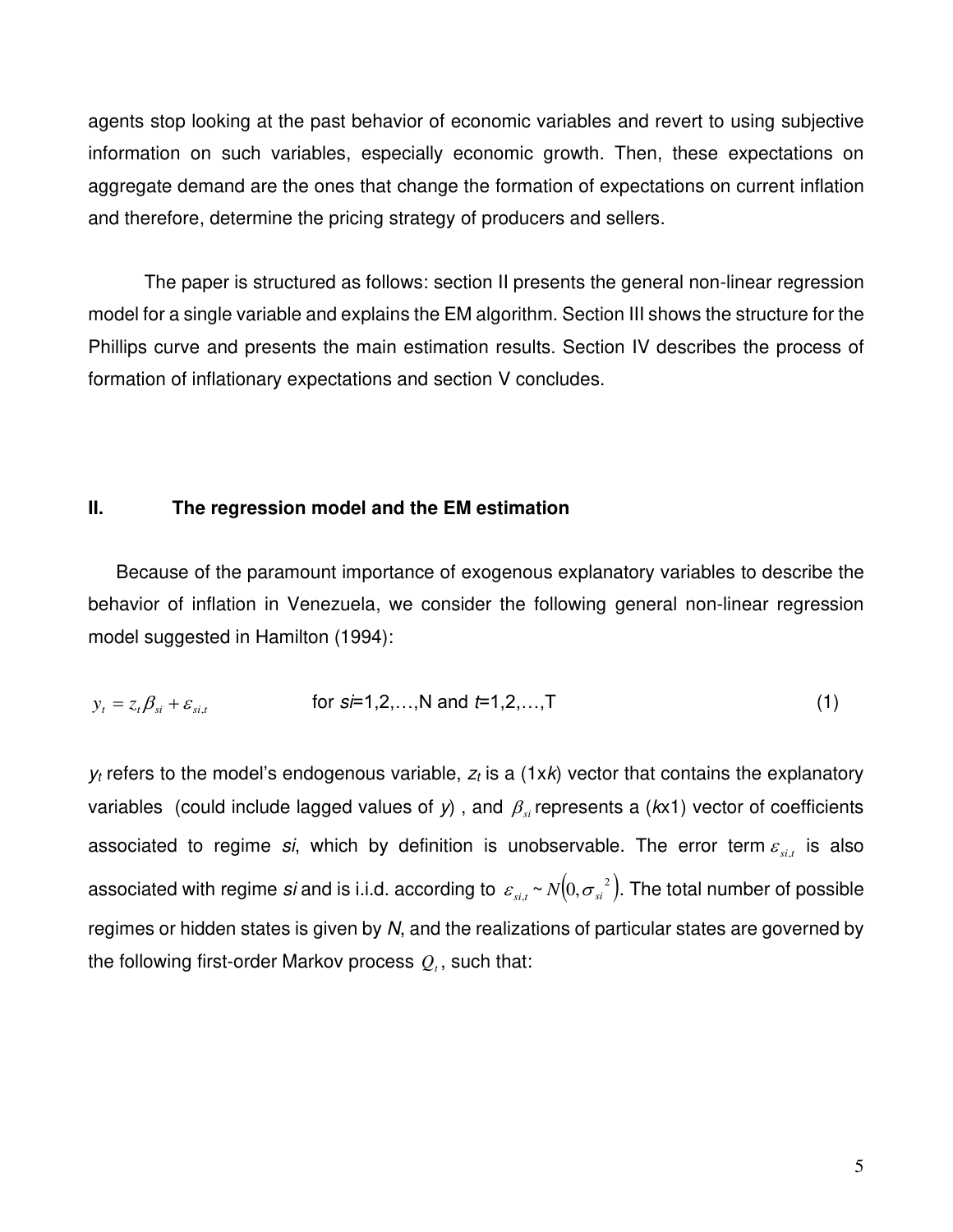$$
\Pr(q_{i} = sj | q_{i-1} = si) = p_{ij} \n\Pr(q_{1} = si) = \pi_{i} \n\sum_{j=1}^{N} p_{ij} = 1 , \sum_{i=1}^{N} \pi_{i} = 1
$$
\n(2)

These  $p_{ij}$ 's can be ordered in a so called transition probability matrix P, while the unconditional probabilities of hidden states  $(\pi_i)$  are represented with a column vector  $\Pi$  of initial probabilities, as follows:

$$
P = \begin{bmatrix} p_{11} & p_{21} & K & p_{N1} \\ p_{12} & p_{22} & \Lambda & p_{N2} \\ M & M & K & M \\ p_{1N} & p_{2N} & \Lambda & p_{NN} \end{bmatrix} , \quad \Pi = \begin{bmatrix} \pi_1 \\ \pi_2 \\ M \\ \pi_N \end{bmatrix}
$$
 (3)

 The above description implies that, once a realization of a regime occurs at a given point in time, the observable variable  $y_t$  exhibits a conditional mean equal to  $z_t \beta_{si}$ . Then, the realization of the next hidden state is a random draw governed by the transition probabilities defined in P. The complete model can be characterized by the set of parameters  $\Theta = \{P, \Pi, B\},\$ where  $B = \{ \beta_{s1}, \beta_{s2}, K, \beta_{sN}, \sigma_{s1}^2, \sigma_{s2}^2, K \sigma_{sN}^2 \}$ 2  ${\rm B}=\{\beta_{s1},\beta_{s2},{\rm K\,}$  ,  $\beta_{sN},\,\sigma_{s1}^2,\sigma_{s2}^2,{\rm K\,}\,\sigma_{sN}^2\}$  depicts the relationship between the endogenous and the explanatory variables of the model for all N different regimes.

 The estimation of the above model is performed though the implementation of the EM algorithm, which finds the set of parameters that maximizes the likelihood function of the observed data through an iterative expectation process. We chose using the EM algorithm, as it is done in most of the non-economic literature, because "…this algorithm is quite robust with respect to poorly selected starting values and quickly moves to a reasonable region of the likelihood surface" (Hamilton 1990). This implies that for different starting values, the algorithm converges to the same solution with relatively few iterations and minimizes the problem of evaluating hundreds of initial values.

Given the structure of the model, the theoretical likelihood function for a sequence of observed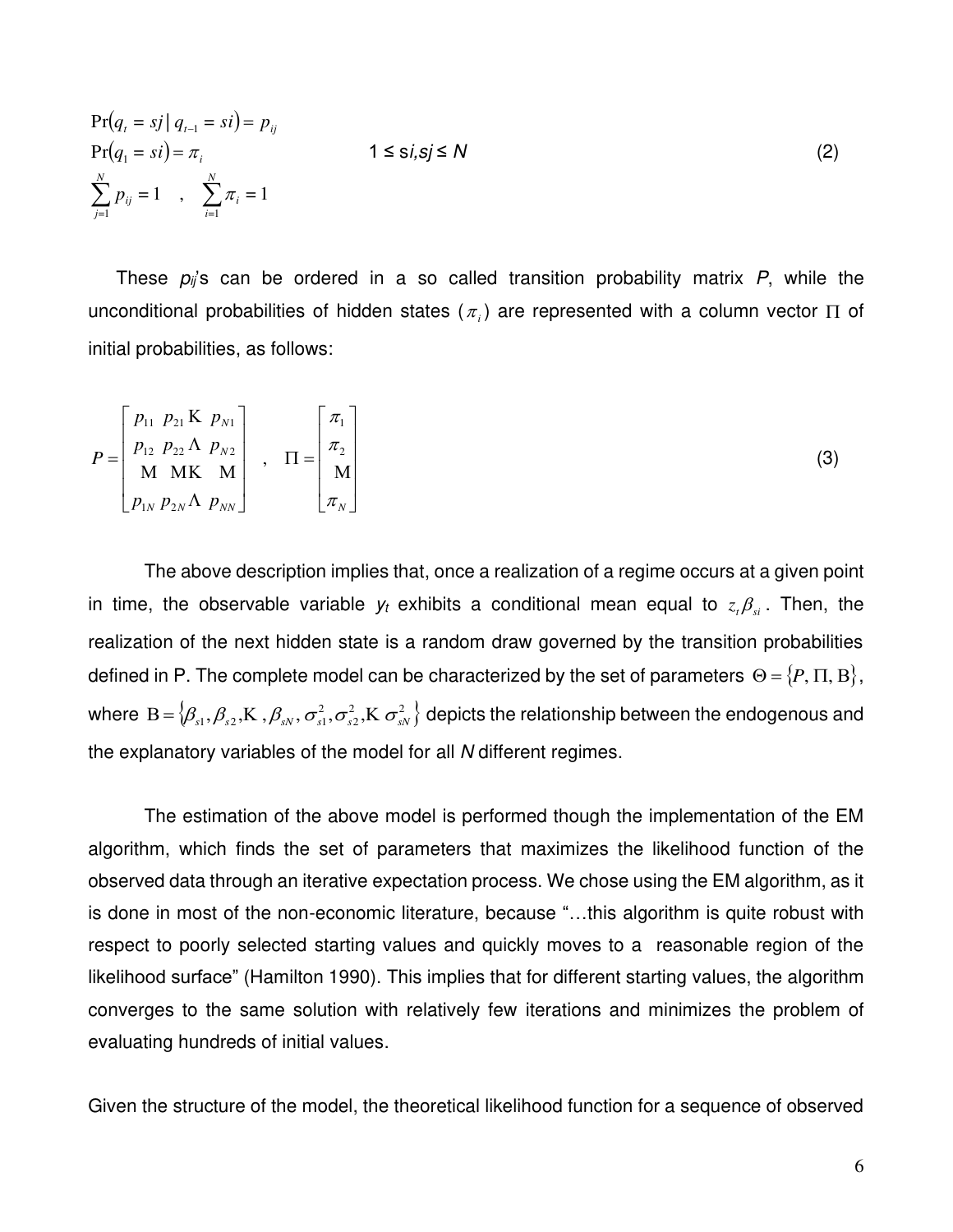data  $\overline{Y}^{\tau} = \{y_1, y_2,$ K $\,$  ,  $y_T\}$  has to consider the possible sequence of hidden states that could have occurred, name it  $S^T = \{q_1, q_2, K, q_T\}$ . This is the case because, hidden states condition the probability distributions of the endogenous variable, indicating that a joint probability of hidden states and observations must exist. Therefore, knowing the parameters of the model and a particular sequence  $S<sup>T</sup>$ , this joint probability can be defined as:

$$
Pr(Y^T, S^T / \Theta) = Pr(q_1) \prod_{t=2}^T Pr(q_t / q_{t-1}) \prod_{t=1}^T Pr(y_t / q_t, z_t)
$$
\n(4)

And the theoretical likelihood function for the entire sample  $L(Y/\Theta)$  can be simply written as:

$$
L(Y/\Theta) = \sum_{\forall s} \Pr(Y^{\top}, S^{\top}/\Theta) = \sum_{\forall s} \Pr(q_1) \prod_{t=2}^{T} \Pr(q_t/q_{t-1}) \prod_{t=1}^{T} \Pr(y_t/q_t, z_t)
$$
(5)

where, for instance,  $\sum g(S) = \sum_{n=1}^{\infty} \sum_{n=1}^{\infty} K \sum_{n=1}^{\infty} g(q_1, q_2, K, q_T)$  $\forall S$   $q_T = s1 \ q_{T-1} = s1 \ q_1 =$  $=$   $\sum_{i=1}^{SN}$   $\sum_{i=1}^{SN}$  **K**  $\sum_{i=1}^{SN}$  $q_1 = s$ *T SN*  $q_{T-1} = s$ *SN S*  $q_T = s$  $g(S) = \sum_{i} \sum_{j} K_{i} \sum_{j} g(q_{i}, q_{i}, K_{j}, q_{i})$  $T^{-31}$  *4T* 1  $_1, q_2$ 1  $q_{T-1} = s1$   $q_1$ K  $\sum g(q_1, q_2, K, q_T)$ . That is, the likelihood function must consider all possible sequences of hidden states, and not only a particular sequence.

 However, the expressions to implement the EM algorithm are derived, not by directly maximizing the likelihood function in (5), but by maximizing an alternative expression  $\mathit{Q}(\Theta^{(l)},\Theta^{(l-1)})$  that makes explicit the fact that maximization is achieved iteratively by considering diverse parameter values for the model. The proof of this equivalence can be read either in Hamilton (1990) or Welch (2003). The particular form for this alternative expression is given by:

$$
Q(\Theta^{(l)}, \Theta^{(l-1)}) = \sum_{\forall s} \ln \Pr(Y^{\mathsf{T}}, S^{\mathsf{T}}/\Theta^{(l)}) \Pr(Y^{\mathsf{T}}, S^{\mathsf{T}}/\Theta^{(l-1)})
$$
(6)

where the arguments of the function denote the existence of a sequence parameters  $\{\Theta^{(1)}, \Theta^{(2)}, K, \Theta^{(l)}\}$  that are used in the different iterations of the maximization process. This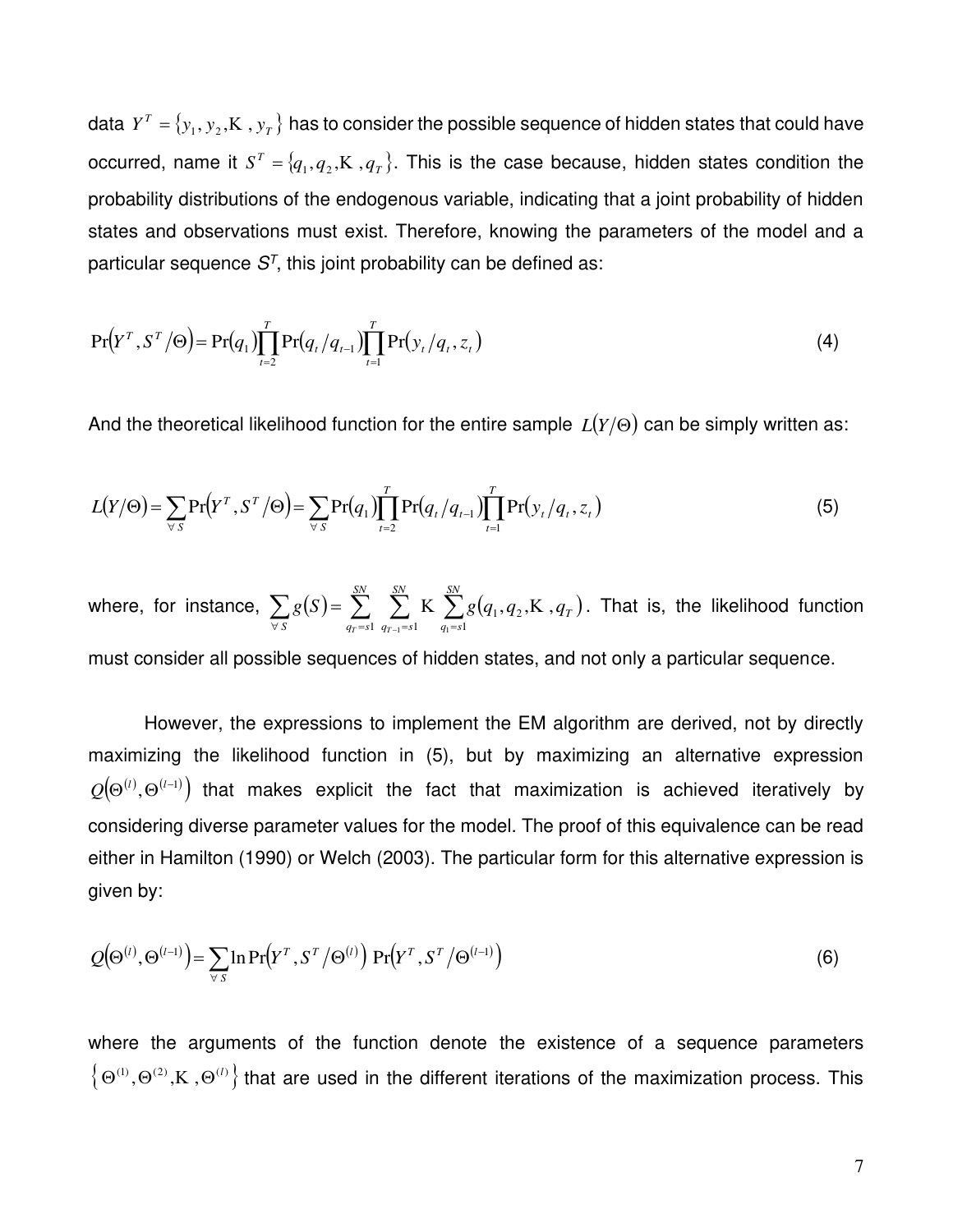function, according to Hamilton (1990) can be interpreted as the expected log-likelihood (for all sequences of hidden states) of the observable variable parameterized by  $\Theta^{(l)}$ , where the weights of the expectation operator are given by the joint probability of data and hidden states parameterized by  $\Theta^{(l-1)}$ .

Therefore, the application of the EM algorithm entails finding a sequence of estimated parameters  $\left\{\hat{\Theta}^{(1)},\hat{\Theta}^{(2)},$ K $\,,\hat{\Theta}^{(l)}\right\}$  such that  $L(\hat{\Theta}^{(l)})$   $\geq L(\hat{\Theta}^{(l-1)})$  is always satisfied for any  $l^{th}$ iteration of the algorithm. The recursive application of this procedure leads eventually to find a fixed point where  $\hat{\Theta}^{(l)} = \hat{\Theta}^{(l-1)}$  is satisfactorily approximated, and  $\hat{\Theta}^{(l)} = \argmax L(\hat{\Theta})$ , that is,  $\hat{\Theta}^{(l)}$  is the maximum likelihood estimator.

In the EM algorithm, the analytical functional forms for the parameter estimates are obtained by solving the first order conditions that maximize expression (6) respect to  $\Theta^{(l)}$ . Among these FOCs, Hamilton (1990) shows that the estimation of the regression parameters in (1) satisfies:

$$
\sum_{\forall s} \frac{\partial \ln \Pr(Y^{\tau}, S^{\tau}/\Theta^{(l)})}{\partial B^{(l)}} \bigg|_{\hat{B}^{(l)}} \Pr(Y^{\tau}, S^{\tau}/\hat{\Theta}^{(l-1)}) = 0 \tag{7}
$$

 Since the sequences of hidden states are not directly observed by the econometrician, then they are inferred from the sequence of realizations of the observed variable  $Y<sup>T</sup>$ , which entails to re-writing  $\Pr(Y^{\tau}, S^{\tau}/\hat{\Theta}^{(l-1)}) = \Pr(S^{\tau}/Y^{\tau}, \hat{\Theta}^{(l-1)}) \Pr(Y^{\tau}/\hat{\Theta}^{(l-1)})$ . After several algebraic manipulations, and a change of representation of the sequences of hidden states, Hamilton (1990) shows that the maximum likelihood estimator  $\hat{B}^{(l)}$  must satisfy:

$$
\sum_{t=1}^{T} \sum_{q_t=1}^{SN} \frac{\partial \ln f(y_t/q_t = si, z_t, \mathbf{B}^{(l)})}{\partial \mathbf{B}^{(l)}} \prod_{\hat{\mathbf{B}}^{(l)}} \Pr(q_t = si/\mathbf{Y}^T, \mathbf{Z}^T, \hat{\mathbf{\Theta}}^{(l-1)}) = 0
$$
\n(8)

where  $f(y_t/q_t = \textit{si}, z_t, B)$  is the density function of  $y_t$  conditional on the parameters of the regression model, on the assumed hidden state  $q_t$ , and on  $z_t$ , which is a row vector of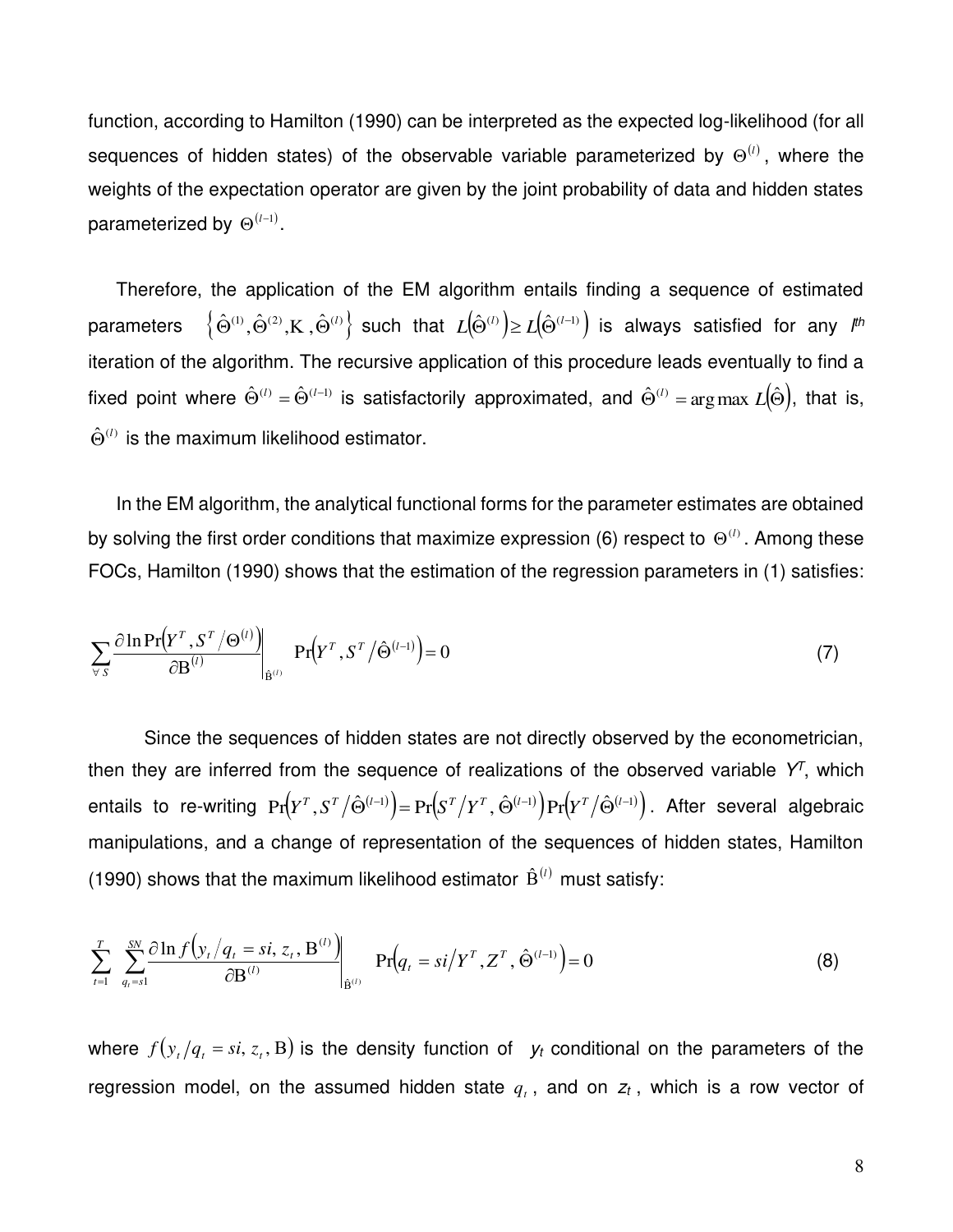dimension k containing information on the lagged endogenous variable and on the exogenous variables of the model (x<sub>t</sub>), such that  $z_t = {y_{t-1}, y_{t-2}, K| y_{t-p}, x_{lt}, x_{2t}, K|, x_{(k-p)t}}$  and  $p$  is the number of lags for the endogenous variable. On the other hand,  $\Pr\left(q_{_t}=si/Y^{_T},Z^{_T},\hat{\Theta}^{(l-1)}\right)$  is the probability that the hidden state si has occurred at time t, conditional on the entire data sample:  $Y^T = \{y_1, y_2, K, y_T\}$  and  $Z^T = \{z_1, z_2, K, z_T\}$ , evaluated in the parameter estimates from the preceding iteration. In our model, as already stated, we assume that the conditional density of

*y*<sub>t</sub> is normal, such that  $f(y_t/q_t = si, z_t, B) = \frac{1}{\sqrt{1 - x^2}} exp\left\{ \frac{-(y_t - z_t \beta_{si})^2}{2\sqrt{1 - y^2}} \right\}$  $\int$  $\overline{\phantom{a}}$  $\left\{ \right\}$  $\mathbf{I}$  $\overline{\mathcal{L}}$  $\overline{\phantom{a}}$ ┧  $- (y = si, z_t, B) = \frac{1}{\sqrt{2^{2}+2}} exp\left\{-\frac{(y_t - z_t)^2}{2\sigma^2}\right\}$ 2  $\begin{array}{c|c} 2 & 1 \\ 2 & 2 \end{array}$ exp 2  $(z_t, B) = \frac{1}{\sqrt{1 - \frac{1}{2}}}$ *si*  $t \sim_t P_{si}$ *si*  $t / 4t$ <sup>-3*t*</sup>,  $\omega_t$  $f(y_t/q_t = si, z_t, B) = \frac{1}{\sqrt{2\pi\sigma^2}} \exp\left{\frac{-(y_t - z_t)}{2\sigma^2}\right}$  $\beta$  $\pi\sigma$ . The specific form of the

EM algorithm used in the estimation process is presented in appendix A. All the econometric programming is carried out in Gauss.

#### **III. A Phillips curve estimation with Markov-switching**

In this section, inflation is analyzed through the estimation of a two-regime New Keynesian Phillips curve. We model inflation strictly as a function of lagged inflation, indicating that only inflationary inertia (and not inflationary expectations) determines the level of the structural or underlying inflation. Statistically, this simplifying assumption will allow fitting the model within the class of models presented in (1), and will also enable showing the length of the impact of shocks hitting the economy in each regime. Theoretically, the existence of inflationary inertia is related to the existence of a staggered price setting, which means that, if firms change prices at different times, adjustment of the aggregate price level to shocks takes longer, even when individuals change prices frequently (Ball et al. 1988). This is equivalent to stating that during periods of high inflationary (or price level) inertia, shocks have larger and longer lasting effects. Furthermore, an increase in inflationary inertia would imply a higher dispersion in the timing of price adjustments by individual firms, or equivalently, a larger coordination failure between firms in acknowledging the occurrence of aggregate demand shocks.

The pressures of aggregate demand on inflation are summarized by the inclusion of the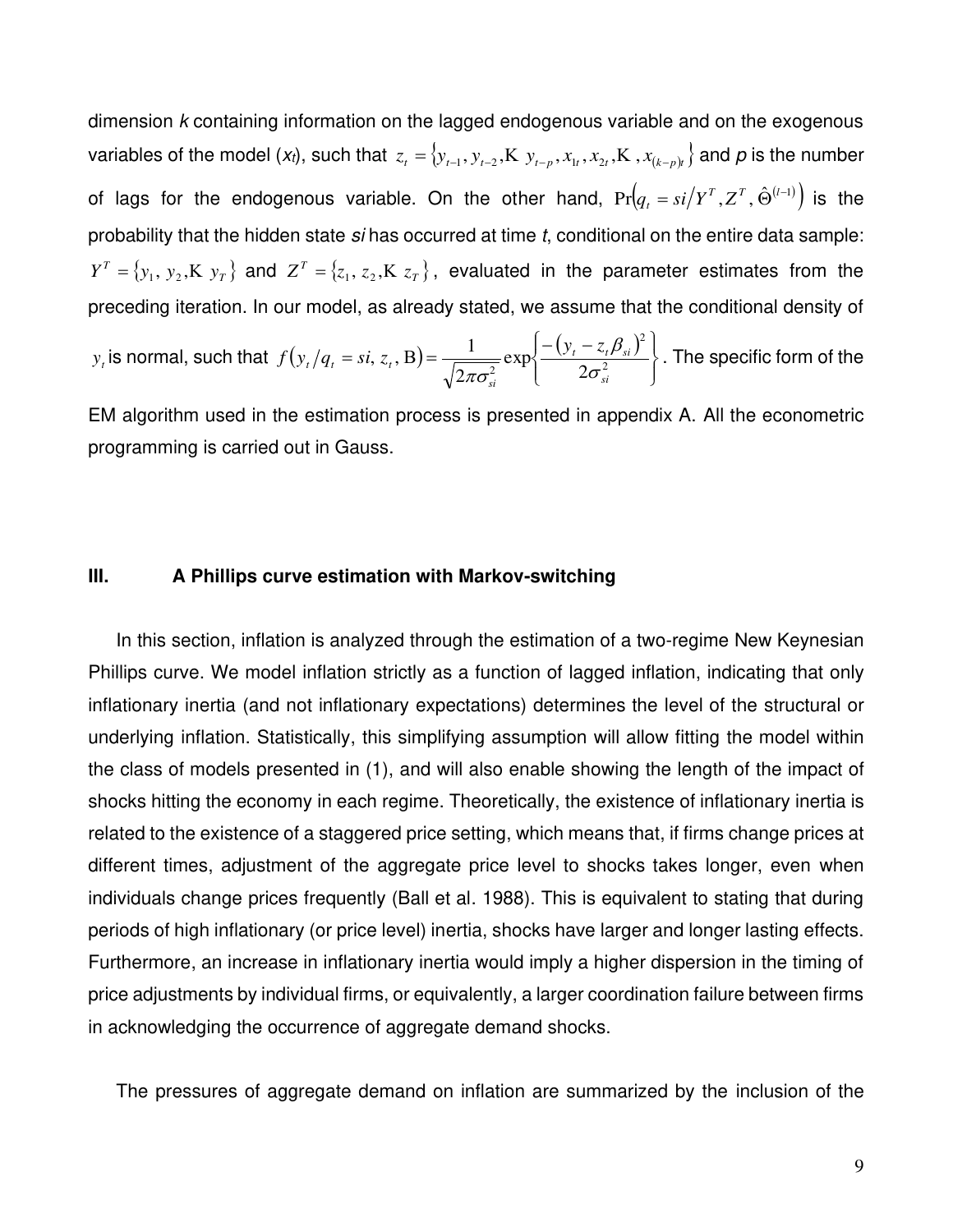output gap (the IS component) and a variable that measures the quantity of money created by the public sector (the LM component) as explanatory variables. This money variable represents the main source of money supply in the economy and it is the result of combining the state monopoly of the oil activity with the fact that an important size of domestic public expenditures is financed with oil resources. Its inclusion as an additional aggregate demand factor tries to find out if an excess of money supply respect to the size of the nominal output will impinge a positive pressure on the inflation rate. Inflation also depends on the nominal depreciation of the domestic currency, as a way to acknowledge the potential impact of cost-push elements (supply shifters) on the inflation dynamic.

The particular regression model for the Phillips curve is given by:

$$
Inf_{t} = a_{si} + \rho_{si} Inf_{t-1} + \alpha_{si} \left( Gdp_{t-1} - Gdp_{t-1}^{*} \right) + \gamma_{si} M_{t-2} + \delta_{si} \hat{E}_{t-1} + \varepsilon_{t,si} \qquad \text{for si=1,2} \qquad (9)
$$

where *Inf* represents the annual average inflation rate,  $Gdp_{_{t-1}} - Gdp_{_{t-1}}^*$  is the output gap computed as the difference between the log of the annual real GDP and its Hodrick-Prescott tendency, M is the ratio between the money created by the public sector<sup>2</sup> in a year span and the nominal GDP, and  $\hat{E}$  is the rate of depreciation of the domestic currency, measured as the log difference of the yearly average of the nominal exchange rate (Bs per U.S. dollar)<sup>3</sup>.

The lag structure of the regression model in (9) was chosen by running several linear regressions for the complete estimation period. The recursive procedure implied starting with a general model of four lags (for all explanatory variables) and reducing all non significant variables until obtaining a parsimonious model that contained only significant lags. The estimation period is defined from 1990:2 to 2008:04, for a total of 75 quarterly observations. This estimation period was selected to incorporate the longest quarterly series available for the variables chosen.

 $2^2$  For this case, the public sector is defined as the sum of the Central Government, the state oil industry (PDVSA) and the Central Bank.

<sup>&</sup>lt;sup>3</sup> During periods of exchange rate controls (1994-1996 and 2003 to the present), this exchange rate refers to the value of the dollar in the non-official market.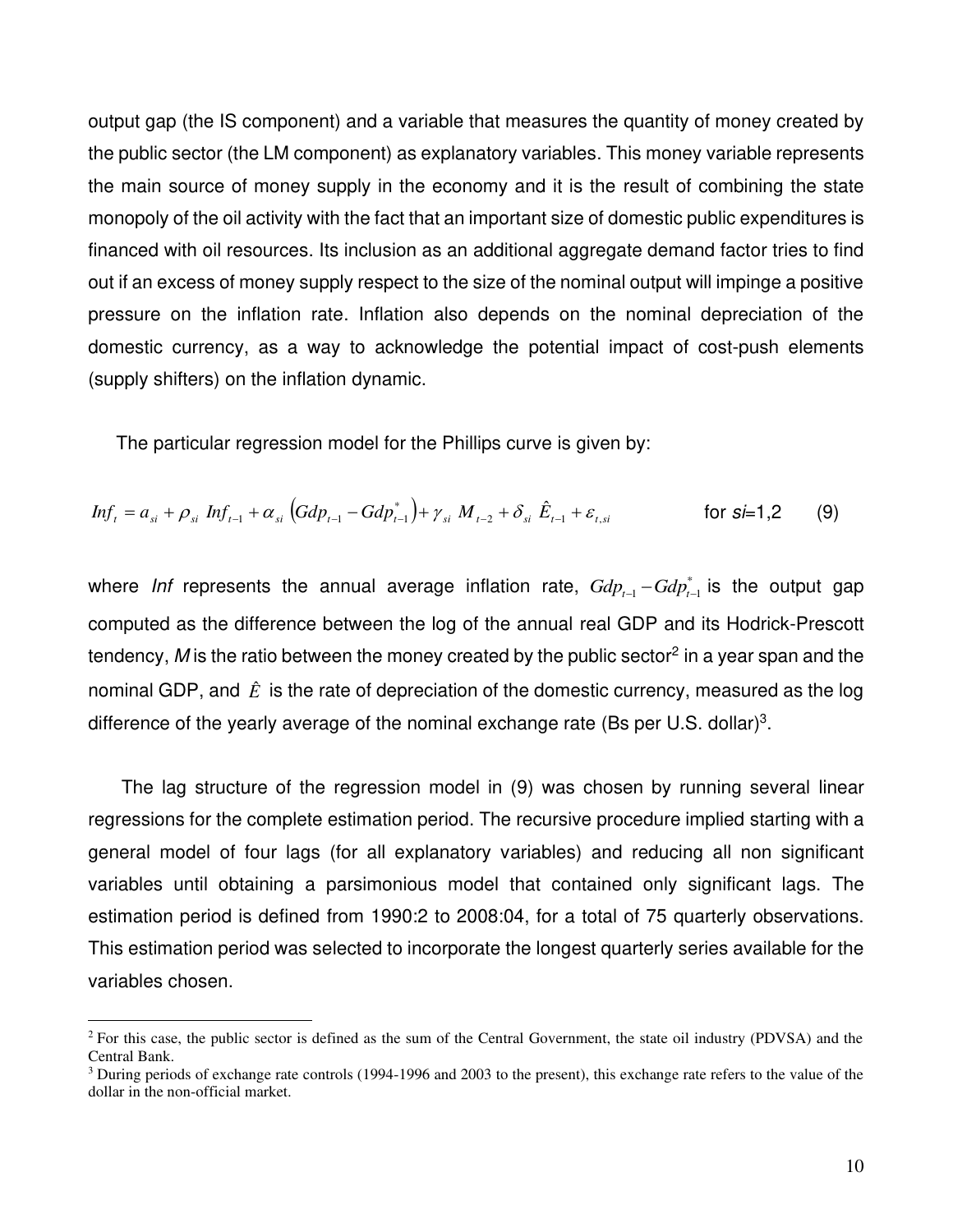The number of regimes or hidden states was selected using a mixed criterion: a statistical one and an economic one. First, we evaluated the value of the likelihood function for two and three regimes respectively. Second, given that the differences in the likelihood functions seemed statistically insignificant, we observed the classification of regimes provided by each model. A two-state model was preferred over a three-state model because of the few time periods classified in the third regime (barely three) and the lower power of the three-state model to distinguish among diverse regimes.

Initial values for the  $\beta^{(0)}$  parameters to implement the EM algorithm were chosen by imposing, in each regime, variations to the estimated linear regression parameters. Such variations were constructed taking into account that each regime might contain extreme values of the parameters, but within their expected theoretical range. In this way, OLS estimates are simply interpreted as average estimates of the true two underlying regimes prevailing in the economy. Additionally, we use a grid search to discover the combination of initial values for the transition matrix  $(P^{(0)})$  that converged to the maximum value of the empirical expected log-likelihood function. Initial unconditional probabilities ( $\Pi^{(0)}$ ) were set as the ergodic probabilities of the Markov process, as suggested by Hamilton (1994).

After applying the EM algorithm, estimation results are summarized in table1.

Estimated coefficients in regime 1 show that inflation responds significantly to all the explanatory variables of the model in the expected magnitude and direction. The autoregressive component of the inflation is positive and strictly less than one, describing inflation as a stationary autoregressive process. Among of aggregate demand factors, the output gap has the greatest explanatory power. The pass-through coefficient indicates that a 10% depreciation of the domestic currency will cause 2 p.p. of increase in the rate of inflation in the first quarter, and 6.1 p.p. in a year span. Regarding the public money supply, an increase of this variable in 10 points of the nominal GDP, will boost inflation in 2.8 p.p. the first quarter and, 8.5 p.p. in a year span. According to the relationship established between inflation and the explanatory variables, one could characterize this regime as the "normal" state of the economy,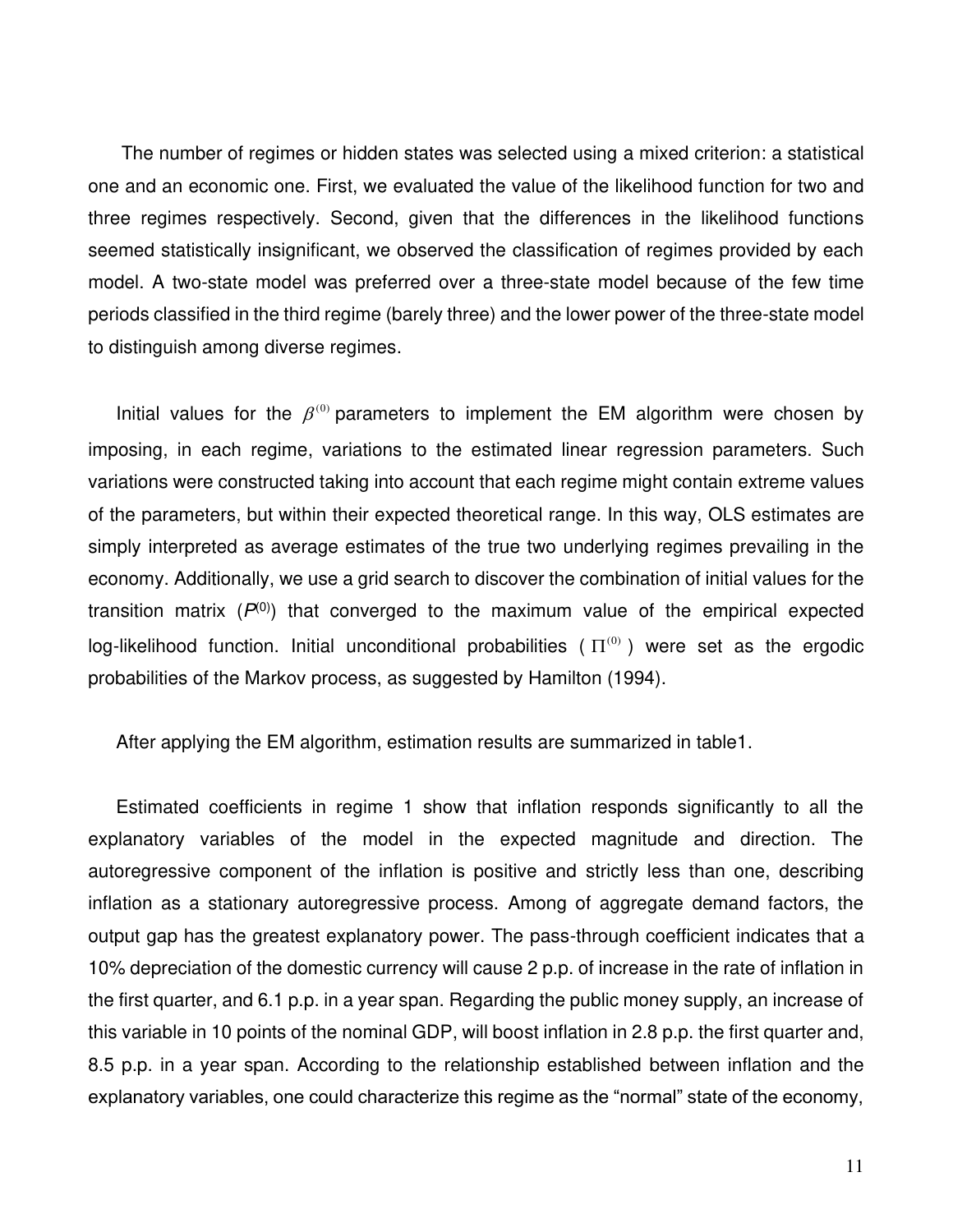or at least, as a regime in which inflation is appropriately described by the theory.

Table 1.- Two-Regime Coefficient Estimates for the Phillips Curve

Dependent Variable: Inf Estimation Method: EM Sample (adjusted): 1990Q2 2008Q4 Included observations: 75 after adjustments Iterations: 70

| Regime                                                                      | Parameters                                        | <b>Estimates</b>           | Std. Error                                          | t-Statistc                      | Prob.  |
|-----------------------------------------------------------------------------|---------------------------------------------------|----------------------------|-----------------------------------------------------|---------------------------------|--------|
|                                                                             | $a_1$                                             | $-0.055658$                | 0.000368                                            | $-2.901602$                     | 0.0050 |
|                                                                             | $\rho_1$                                          | 0.818271                   | 0.000319                                            | 45.80546                        | 0.0000 |
| 1                                                                           | $\alpha_1$                                        | 0.438148                   | 0.013587                                            | 3.75882                         | 0.0004 |
|                                                                             | $\gamma_1$                                        | 0.279732                   | 0.016161                                            | 2.200452                        | 0.0311 |
|                                                                             | $\delta_1$                                        | 0.202377                   | 0.000523                                            | 8.852313                        | 0.0000 |
|                                                                             | $a_2$                                             | $-0.037591$                | 0.000023                                            | $-7.872397$                     | 0.0000 |
|                                                                             | $\rho_2$                                          | 1.191053                   | 0.000388                                            | 60.438563                       | 0.0000 |
| $\mathbf 2$                                                                 | $\alpha_2$                                        | 0.649072                   | 0.004672                                            | 9.495787                        | 0.0000 |
|                                                                             | $\gamma_2$                                        | $-0.081859$                | 0.001226                                            | $-2.337526$                     | 0.0223 |
|                                                                             | $\delta_2$                                        | 0.034802                   | 0.000106                                            | 3.379271                        | 0.0012 |
| R-squared<br>Adjusted R-squared<br>S.E. of regression<br>Sum squared resids | 0.9913<br>0.9908<br>0.0134<br>0.0126              |                            | Log likelihood<br>F-statistic<br>Prob (F-statistic) | 295.1499<br>1987.0159<br>0.0000 |        |
|                                                                             | $\hat{H}_I$<br>$\hat{p}_{11}$<br>$\hat{\sigma}_1$ | 0.4421<br>0.8945<br>0.0166 | $\hat{\Pi}_2$<br>$\hat{p}_{22}$<br>$\hat{\sigma_2}$ | 0.5579<br>0.8950<br>0.0091      |        |

Source: own calculations.

On the contrary, at a first glance, estimated coefficients in regime 2 seem not to conform to the results anticipated by the theory. The most striking characteristic of this regime is that the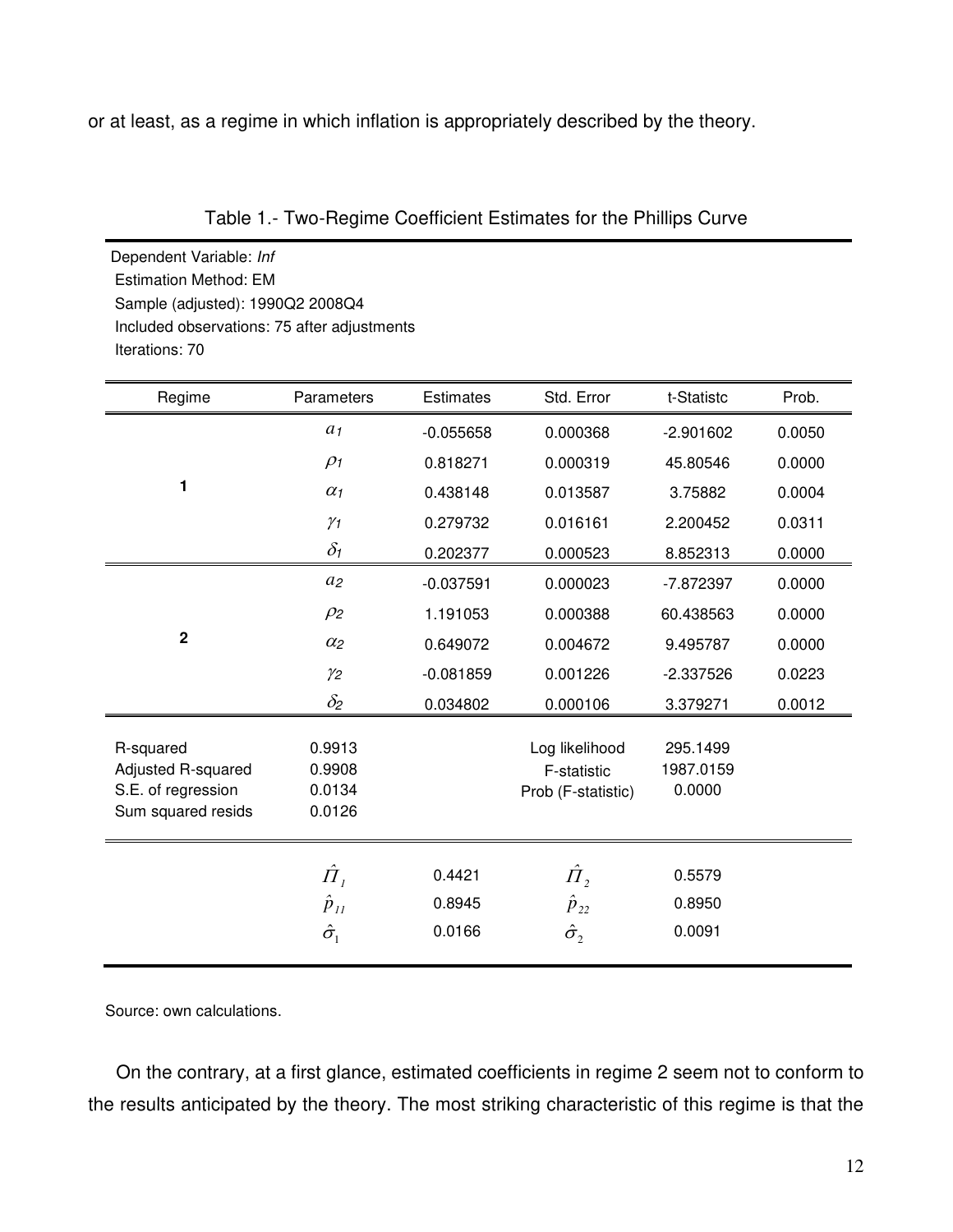autoregressive coefficient of inflation (  $\rho_{\scriptscriptstyle 2}$  ), although positive, is strictly greater than one<sup>4</sup>. From the statistical point of view, this implies that inflation is an explosive stochastic process. In a two regimes dynamic, this does not seem a real problem, since the whole stochastic process could be bounded by the piece-wise stationarity of the series under regime 1. Indeed, this result is close to the results found in the literature in which the inflation follows a random walk process in one regime, and an autoregressive process in the other regime (Evans and Watchel 1993, and Simon 1996). Nonetheless, since the literature defines that there exists inflationary inertia when the coefficient accompanying lagged inflation is positive but smaller than one, the difficult task is to theoretically understand, if in this case, we can still interpret the lagged value of inflation as inertia or if we need to look for an alternative interpretation of the phenomenon.

Several works have analyzed inflation in Venezuela, but only three of them have explicitly referred to the problem of inflationary inertia. Dorta et al. (1998) in their analysis of the inflation for the period 1970 to 1997, state that inflationary inertia has increased since 1984 mainly due to the reduced credibility of agents in the performed economic policy. Álvarez et al. (2002), in their analysis of the period 1984-2002, using a Kalman filter estimation, show that the coefficient of lagged inflation has increased in a piece-wise fashion, first during 1989-1997 and then during 1998-2002. However this coefficient has always fluctuated in the range between 0.5 and 0.8, and its behavior is basically explained by the process of price indexation and the own volatility of inflation. Additionally, Guerra and Pineda (2004), when studying the implementation of a bound system for the exchange rate (1997 to 2002) claim that, although the inflation rate had shown a descending path during the whole period, a further decreased was precluded, exactly because of the existence of a greater inflationary inertia. This empirical evidence, although it could relate intuitively to our findings, it does not provide yet an alternative interpretation to having an estimated coefficient on lagged inflation that is greater than one.

<sup>&</sup>lt;sup>4</sup> A standard contrast of hypothesis rejected the null that the  $\rho_2 \leq 1$ .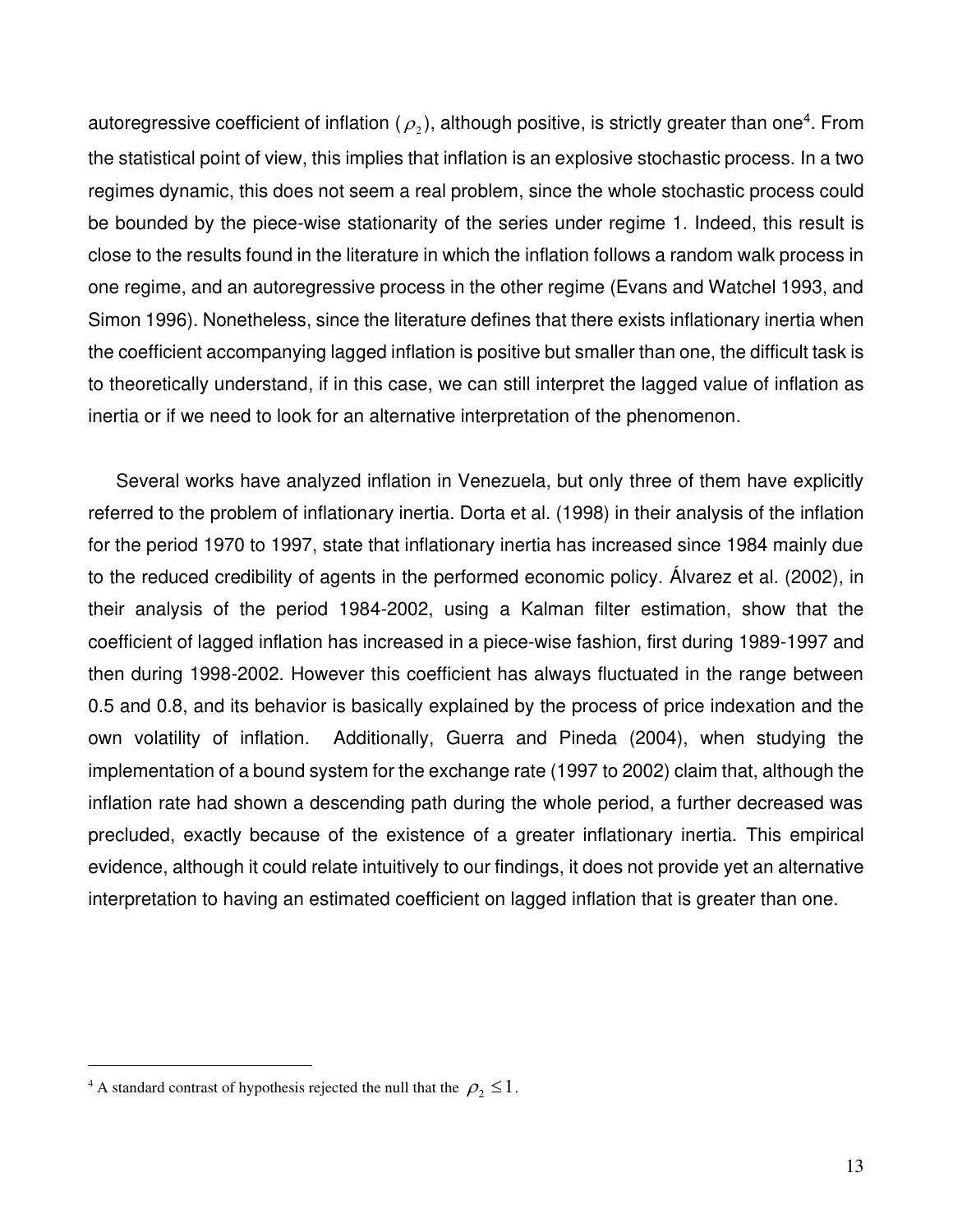#### **IV. The formation of inflationary expectations**

A different manner to proceed for interpreting the estimates obtained, particularly in regime 2, is to relate the magnitude of the autoregressive coefficient ( $\rho$ ) to the way in which agents use the information on variables to form their expectations on current inflation.

First of all, consider that we can represent inflation as the particular solution of the implicit first-order difference equation estimated in each regime, so that its current level can be described by the dynamic of the explanatory variables of the model. After obtaining the particular solution of the regression model in (9) according to the two estimated sets of parameters, take its expected value based on the information set available at time  $t-1$ . Additionally, assume that all the moments of the error term of order equal or greater than 2 are negligible.

In regime 1, inflationary expectations can be characterized as:

$$
E\left(Inf_{t}\right) = 0.44 \left[ \sum_{m=0}^{\infty} 0.82^{m} \left( Gdp_{t-m-1} - Gdp_{t-m-1}^{*} \right) \right] + 0.28 \left[ \sum_{m=0}^{\infty} 0.68^{m} M_{t-m-2} \right] + 0.20 \left[ \sum_{m=0}^{\infty} 0.68^{m} \hat{E}_{t-m-1} \right]
$$
\n(10)

Instead, in regime 2, after solving the difference equation forward, inflationary expectations can be described by:

$$
E\left(Inf_{t}\right) = 0.2 - 0.55\left[\sum_{m=0}^{\infty} 0.84^{m} E\left( Gdp_{t+m} - Gdp_{t+m}^{*} \right)\right] + 0.07\left[\sum_{m=0}^{\infty} 0.84^{m} E\left(M_{t+m-1}\right)\right] - 0.03\left[\sum_{m=0}^{\infty} 0.84^{m} E\left(\hat{E}_{t+m}\right)\right]
$$
\n(11)

where  $E(0)$  denotes the expectation operator given the set of information available at  $t-1$ .

In regime 1, the expected inflation responds to the past values of the output gap, money creation and currency depreciation, and changes in these variables might significantly affect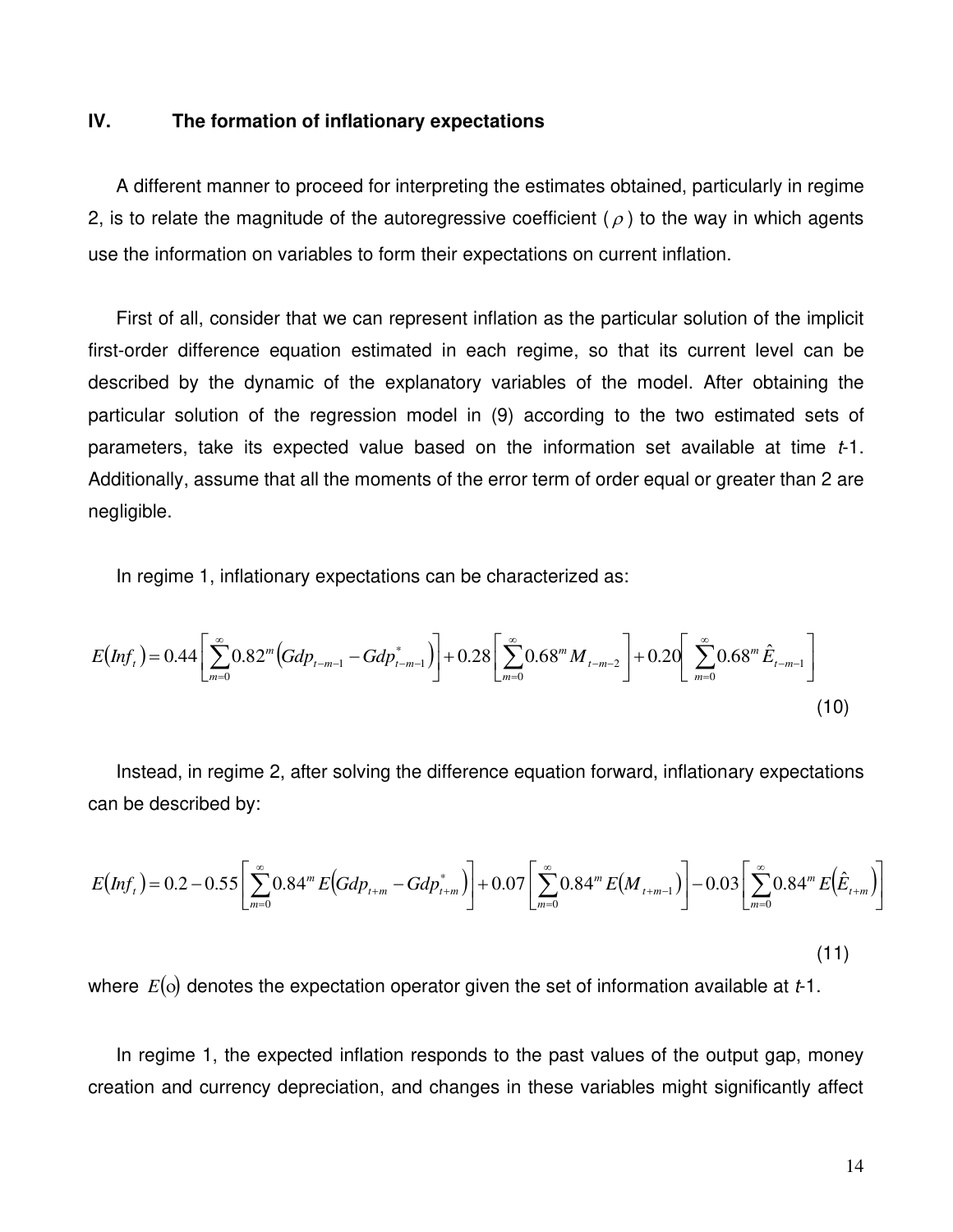the inflation rate for approximately 24 quarters<sup>5</sup>. In regime 2, expected inflation depends on agent's expectations about the output gap, money creation and currency depreciation. The effect of expected changes in any of the explanatory variables will last for approximately 26 quarters, similarly as in regime 1.

In regime 2, of all the relevant information about the future state of the economy, the most important piece to form expectations about inflation is the output gap. For instance, if the economy is expected to grow above its potential level, then expected inflation will tend to drop below 20%, while if the economy is expected to be in a recession, expected inflation will tend to rise above 20%. Regarding the other variables, an expected increase in the quantity of money will have a positive impact on expected inflation. On the contrary, an expected increase in the exchange rate will diminish the current expected rate of inflation<sup>6</sup>. This finding, although unusual, can be related to situations of real exchange rate appreciation, where nominal depreciations can be perceived as a mechanism to reduce the miss-alignment of the real exchange rate, and therefore slow down the overall rate of inflation<sup>7</sup>.

Theoretically, the fact that in regime 2 current inflationary expectations depend on agents' expectations on other variables, can be supported by the premise that rational agents use all the relevant information available to form their expectations, which in this case is the subjective information on hand about key variables such as growth, exchange rate and quantity of money. This way of forming expectations allows labeling this regime 2 as a "rational expectation" regime, as opposed to the other estimated regime in which expectations are formed in a "backward looking" manner.

If we presume that agents modify their behavior according to their expectations, then, using subjective information regarding the future performance of the economy presumably brings about adjusting the pricing strategy on goods. Regarding this point, we can look for support in

 $5$ This intuitive form of characterizing the duration of a change in any explanatory variable results from assuming that the effect over inflation disappears when the factor  $\rho^m = 0.01$ .

 $6$ In this case the annual pass-through is  $-0.20$ .

 $7$  This could happen if the reduction in agent's real income caused by the depreciation lessens more than proportionally the demand in non-tradable goods, which are the main boosters of inflation in situations of real exchange rate appreciation.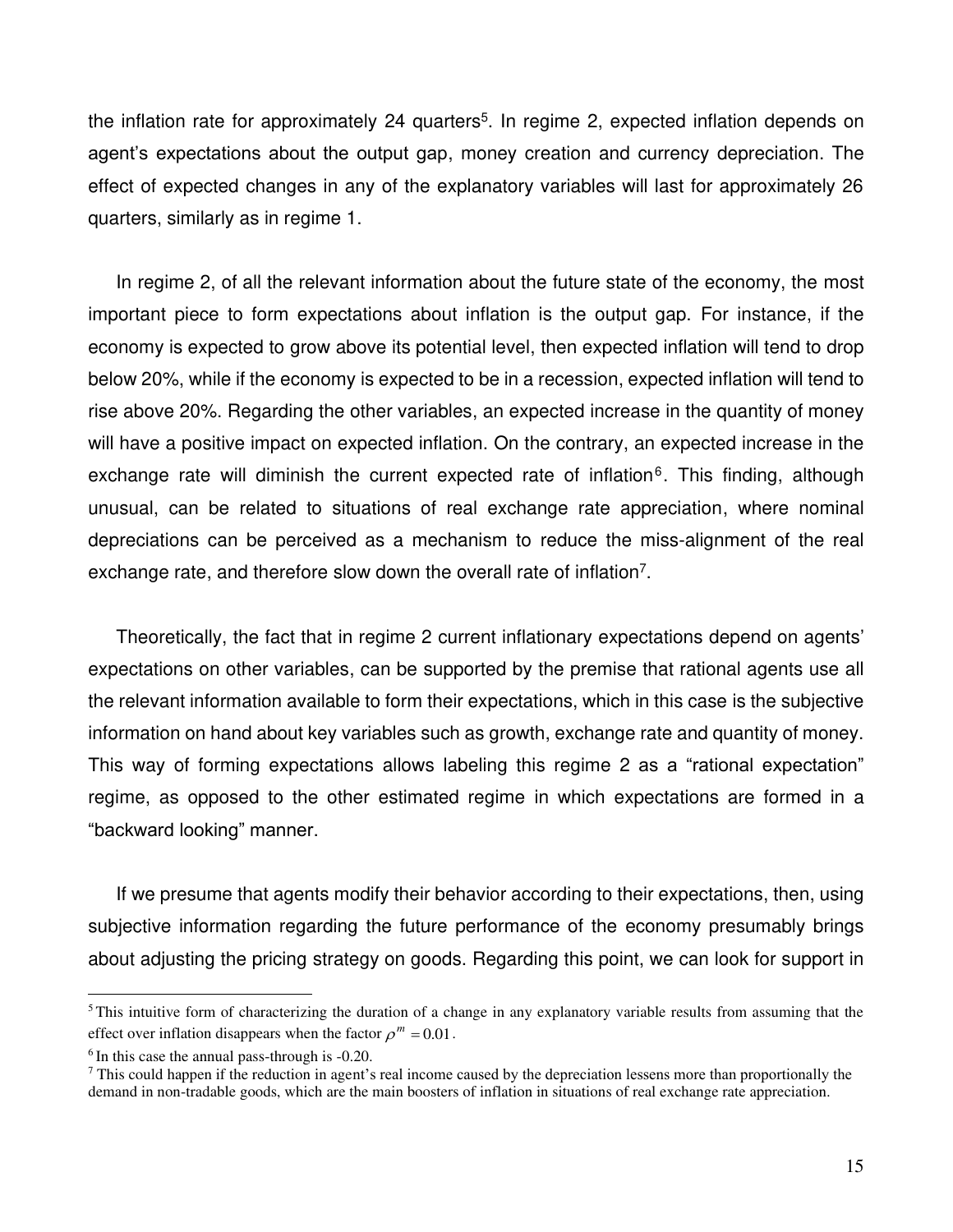Woodford (1991) when explaining that, without requiring any objective change in economic circumstances, the degree of optimism of economic actors can have an important role in explaining recurrent cyclical fluctuations of the business activity, and consequently inflation. However, a more challenging task is to justify why the expected output gap is the variable that agents mostly take into consideration for forming their expectations and ultimately for establishing their pricing strategy. One could argue that, in regime 2, the expected output gap becomes the best proxy for the size of the demand that sellers of goods would face in the future. Therefore, as demand is expected to rise, revenues will be obtained by increasing the amount of goods sold or produced and prices could be allowed to increase less. At the micro level, as in Stiglitz (1991) and Rotemberg and Saloner (1991), this could imply that the downward-slopping demand faced by sellers and producers would shift outward and become more elastic during phases of economic expansion as competition in the market is expected to kick in.

Empirically, the frequent occurrence of regime 2, i.e. 56% of the times according to our estimations, would imply that agents' expectations on inflation are inversely related to the expected economic growth. In fact, looking at the polls on economic outlook collected by the Central Bank, we verified that, on average, there is a significant negative correlation (-0.81) between inflationary expectations and growth expectations. This can be verified by eyeballing figure 1.

One important output of the estimation performed is the (filtered and smooth) probabilities computed for each observation of the dependent variable. These probabilities reflect the likelihood that each hidden state has occurred, allowing classifying each quarter of the estimation period according to one of the regimes, as shown in figure 2. Then, this classification along with the main economic historical events provides a notion of what circumstances were present during the occurrence of each regime.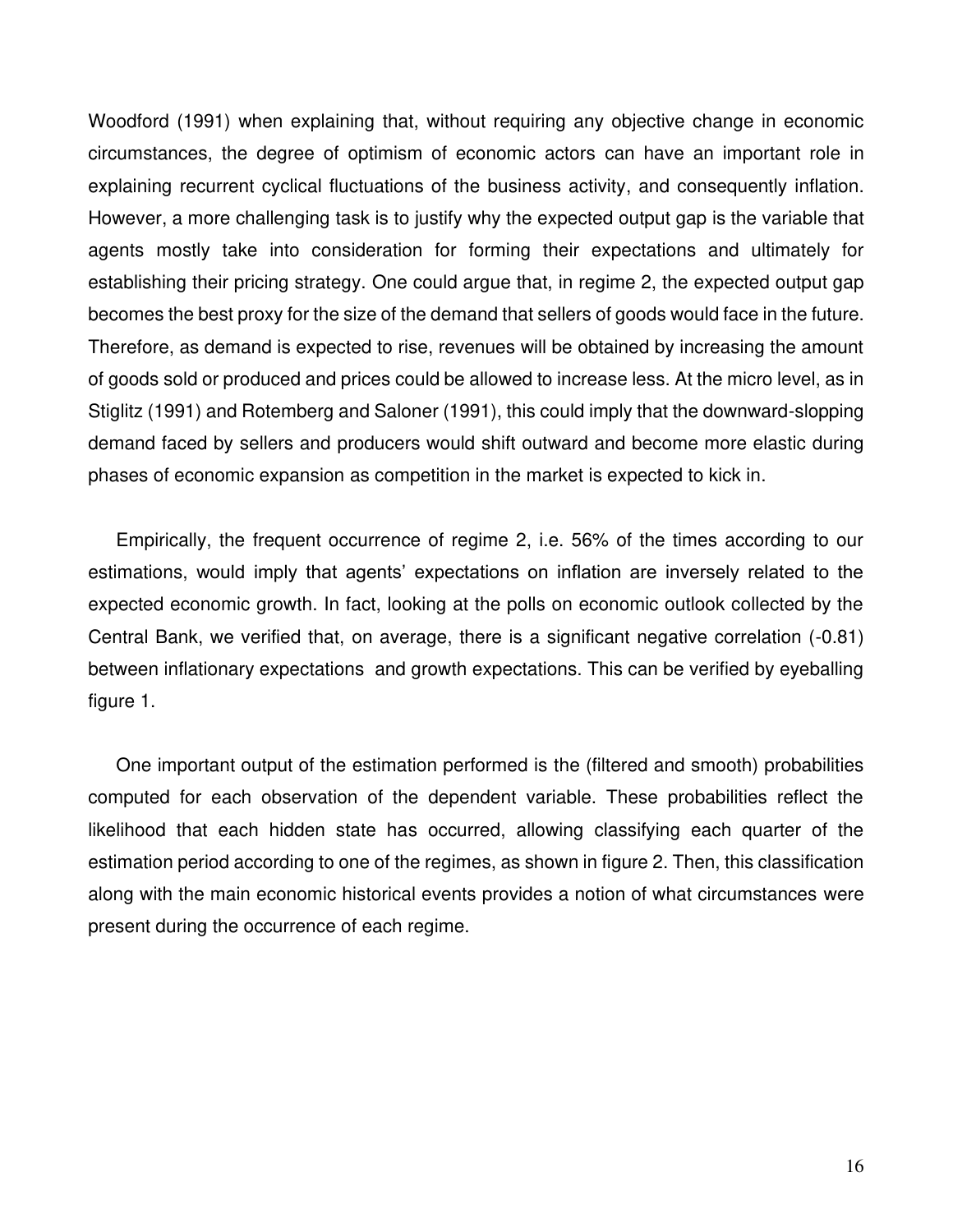

Figure 1.- Annual Inflationary and Growth Expectations



Figure 2.- Regime Classification for Inflation



Source: Venezuelan Central Bank statistics and own calculations.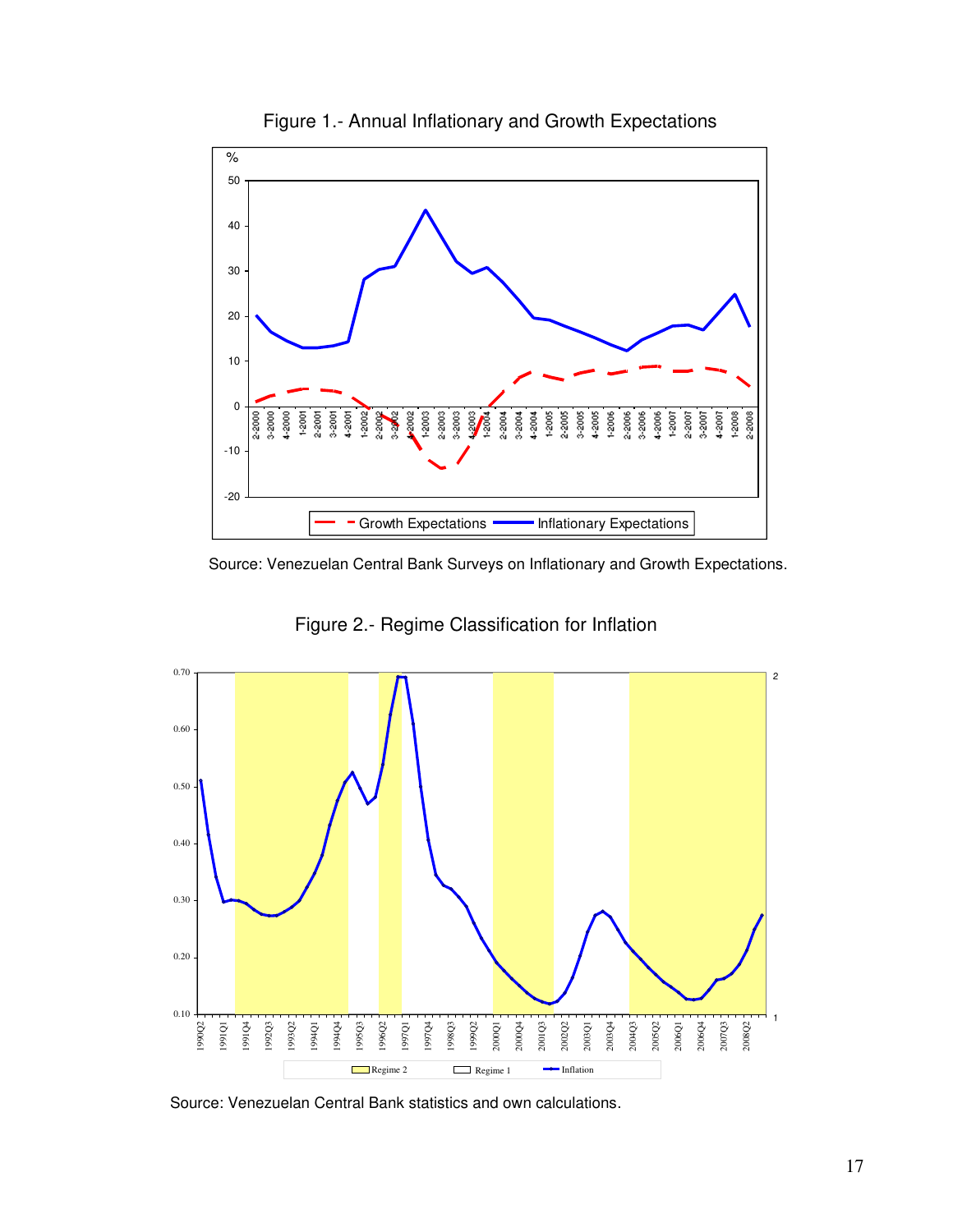According to the classification of periods provided by the model, in many cases, the "rational expectation" regime coincides with episodes of macroeconomic instability or with the last part of non-floating exchange rate systems that usually ended up with speculative attacks and reforms. In fact, the first long period of regime 2 detected by the model (1991:03 to 1995:01) corresponds to a period of general (political and economic) instability coupled with a financial crisis<sup>8</sup>. Also, as a response to the recurrent speculative attacks to the system of managed devaluations applied since 1993, at the end of this period (second quarter of 1994), an exchange rate control was implemented. The second period of regime 2 (1996:02 to 1996:04) corresponds to the end of the exchange rate control started in 1994 and the beginning of the implementation of a system of exchange rate bounds in July of 1996. This system consisted on establishing an upper and a lower bound to the trajectory of the exchange rate, such that deviations of the exchange rate outside these bounds triggered additional interventions of the Central Bank in the market<sup>9</sup>. The "rational expectation" state is again detected by the model at the end of the system of bounds (2000:01 to 2001:04), just before the implementation of a floating exchange rate in March 2002.

On the other hand, the longest episode classified by the model as belonging to the "rational expectation" regime (2004:03 to 2008:04) does not coincide with the occurrence of any speculative attack that led to the abandonment of the current exchange rate system. Moreover, in this period, the economy exhibited high rates of growth based on a large and long increase in oil prices. Nonetheless, we could state that this growth has attached a high level of uncertainty, since the duration and intensity of the oil boom can not be accurately forecasted with any past information. In fact, most empirical evidence suggests that oil prices can be regarded as a random walk process, and only can be viewed as a stationary autoregressive process if analyzed in a very long time span<sup>10</sup>. In this line of reasoning, since the growth of the economy is highly dependent on the future draw of external shocks, agents stop looking at the past

<sup>&</sup>lt;sup>8</sup> In 1992, the government in charge confronted a military cup, and during the outset of the financial crisis in 1994, the president of the Central Bank resigned as the result of existing contradictory policy intentions between the Central Bank and the Executive Power.

<sup>&</sup>lt;sup>9</sup>In practice, this period was a type of fixed exchange rate since the chosen distance between the bounds was relatively small.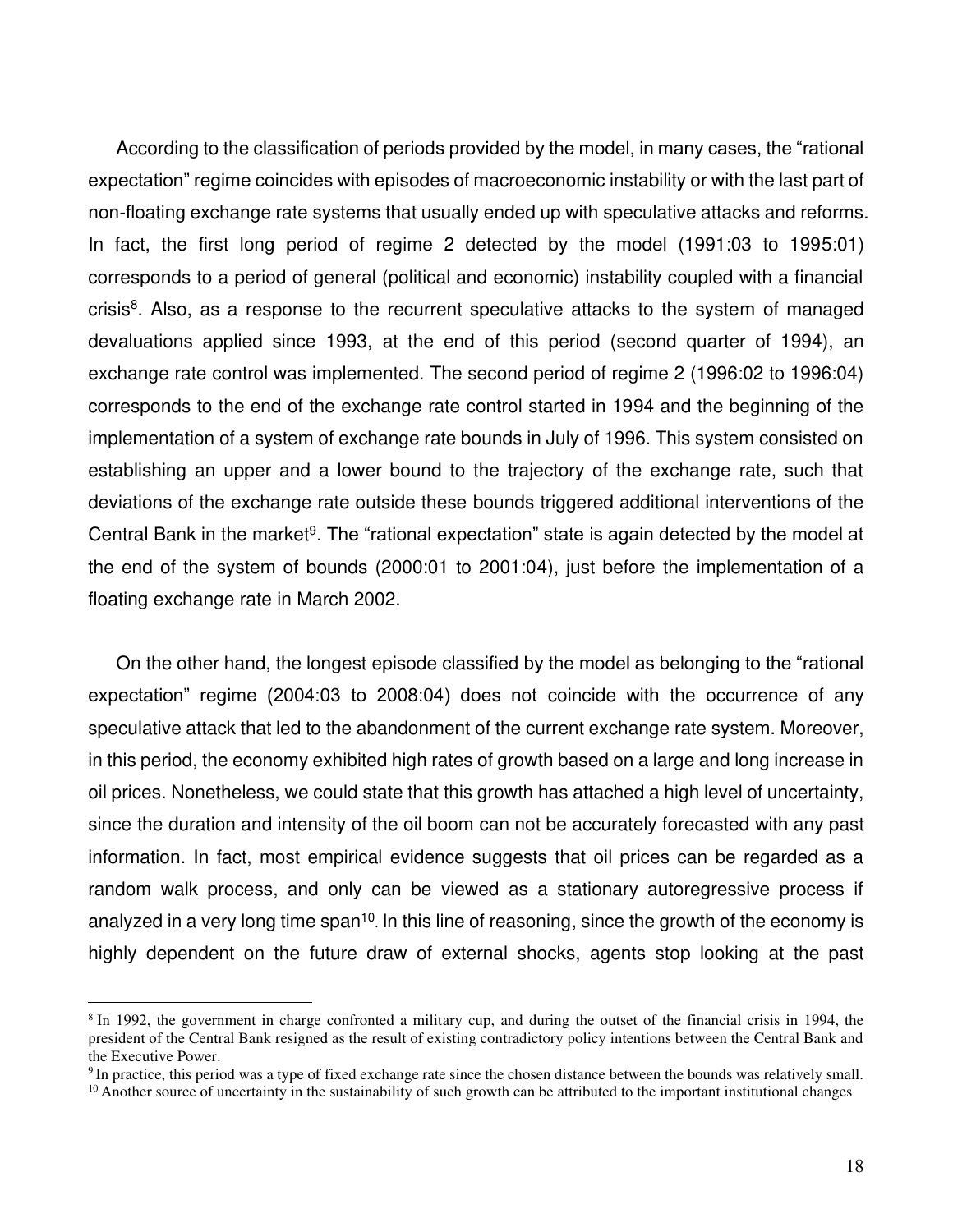information of this variable and revert to using the available subjective information on its future performance. Then, these expectations on aggregate demand are the ones that change the formation of expectations on current inflation and therefore, determine the pricing strategy of producers and sellers. As a matter of fact, since the end of 2006 and particularly the last quarter of 2007, the economic growth has exhibited a clear tendency to slow down while most indicators of forecasted and current inflation show higher levels.

Succinctly, the above analysis shows the way to characterize regime 2 as being consistent with episodes of high uncertainty regarding the performance of the economy, either due to propitious conditions for the collapse of non-floating exchange rate systems, or due to conditions of high vulnerability to external shocks. However, it is still a question, what is the source of the subjective information that replaces past information on variables and becomes the focal point of economic actors in their business decisions.

# **V. Conclusions**

In this paper we have analyzed the dynamic of inflation in Venezuela in the last twenty years through a Markov-switching estimation of a Phillips curve.

From the point of view of the inflation dynamic, the model recognizes an explosive stochastic process and a stationary autoregressive process, both of them with equal expected duration once occurred. Since the existence of an explosive stochastic process is non compatible with the standard characterization granted to the phenomenon of inflationary inertia, we restore to interpret these results in terms of their implications for the process of formation of inflationary expectations.

implemented by the government to achieve a "socialist economy", particularly since 2004.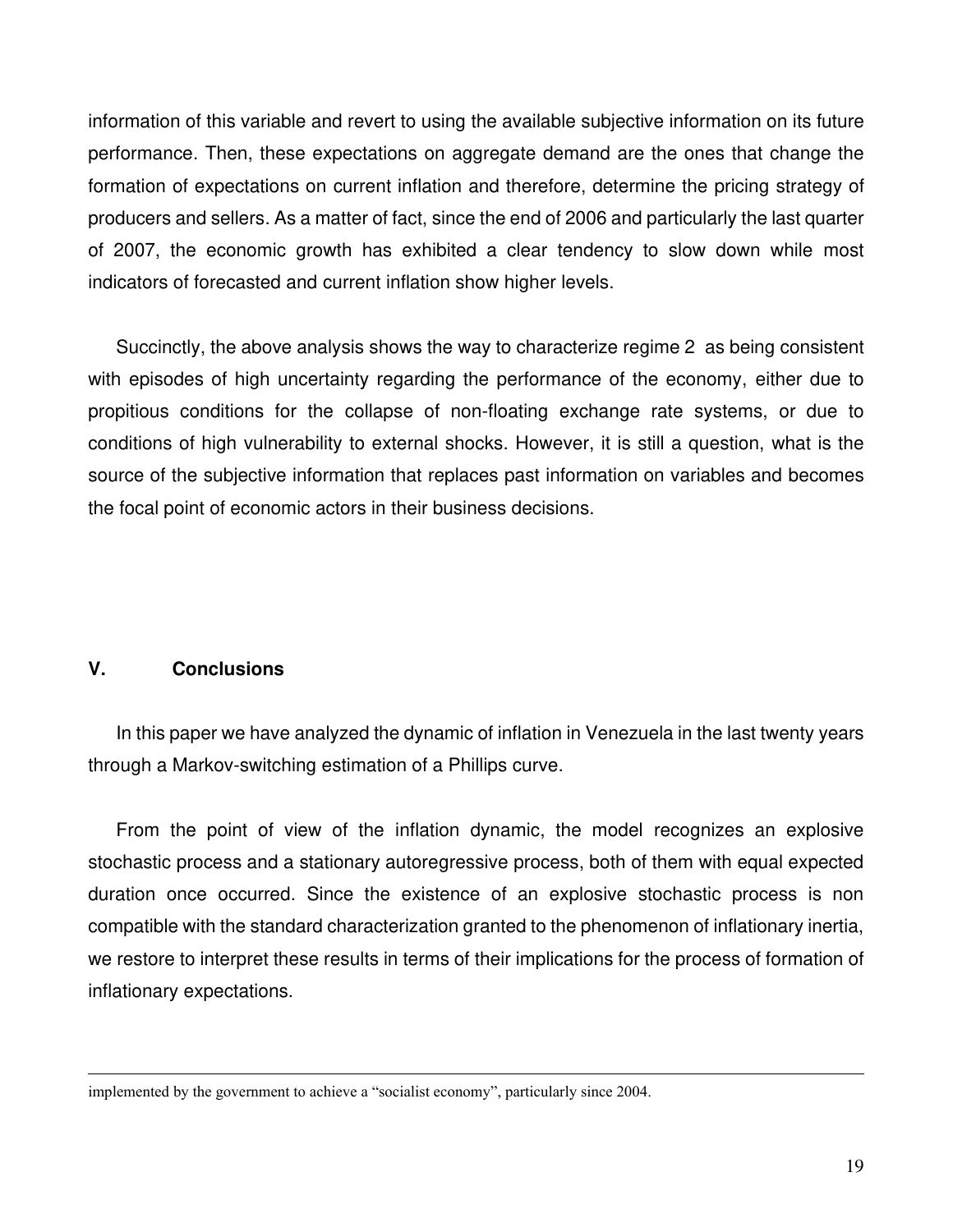From the point of view of the expectations, the model distinguishes between a "normal or backward looking" regime and a "rational expectation" regime. In the "backward looking" regime, agents form their expectations looking at the past values of the variables that typically determine inflation: output gap, money creation and currency depreciation. In the "rational expectation" regime, agents model their expectations mainly based on the subjective information available on the future growth of the economy, supporting the empirically observed notion that, in Venezuela, situations of economic contraction are, on average, associated with episodes of higher inflation.

Given the assumptions that build up Markov-switching models, it is clear that this type of models can only offer a statistical interpretation of what drives switching between regimes. However, in this paper, the characterization of inflationary expectations along with the main economic events occurred during each regime has provided us with an economic interpretation of which factors govern the inflationary dynamics. In particular, we find that the "rational expectation" regime is consistent with episodes of high uncertainty regarding the performance of the economy and this uncertainty seems to have two different sources: the conditions that anticipate the collapse of non-floating exchange rate systems, and the conditions that signal vulnerability of the economy to external (oil) shocks.

This result, extrapolated to a more general context, may contribute to build a connection between models of crises driven by fundamentals (those in which significant economic variables are explained by the evolution of other relevant variables, called fundamentals) and models in which outcomes seem to be driven either by self-fulfilling expectations or any other focal point of pertinent information. This connection what seems to point at is that both types of models might be relevant to explaining the behavior of economic agents. However, what essentially triggers a modification in such behavior is some form of materialization of the uncertainty about future times, which ultimately changes the information set used by agents to form their expectations. However, what this approach can not answer is where the information used in these critical situations comes from.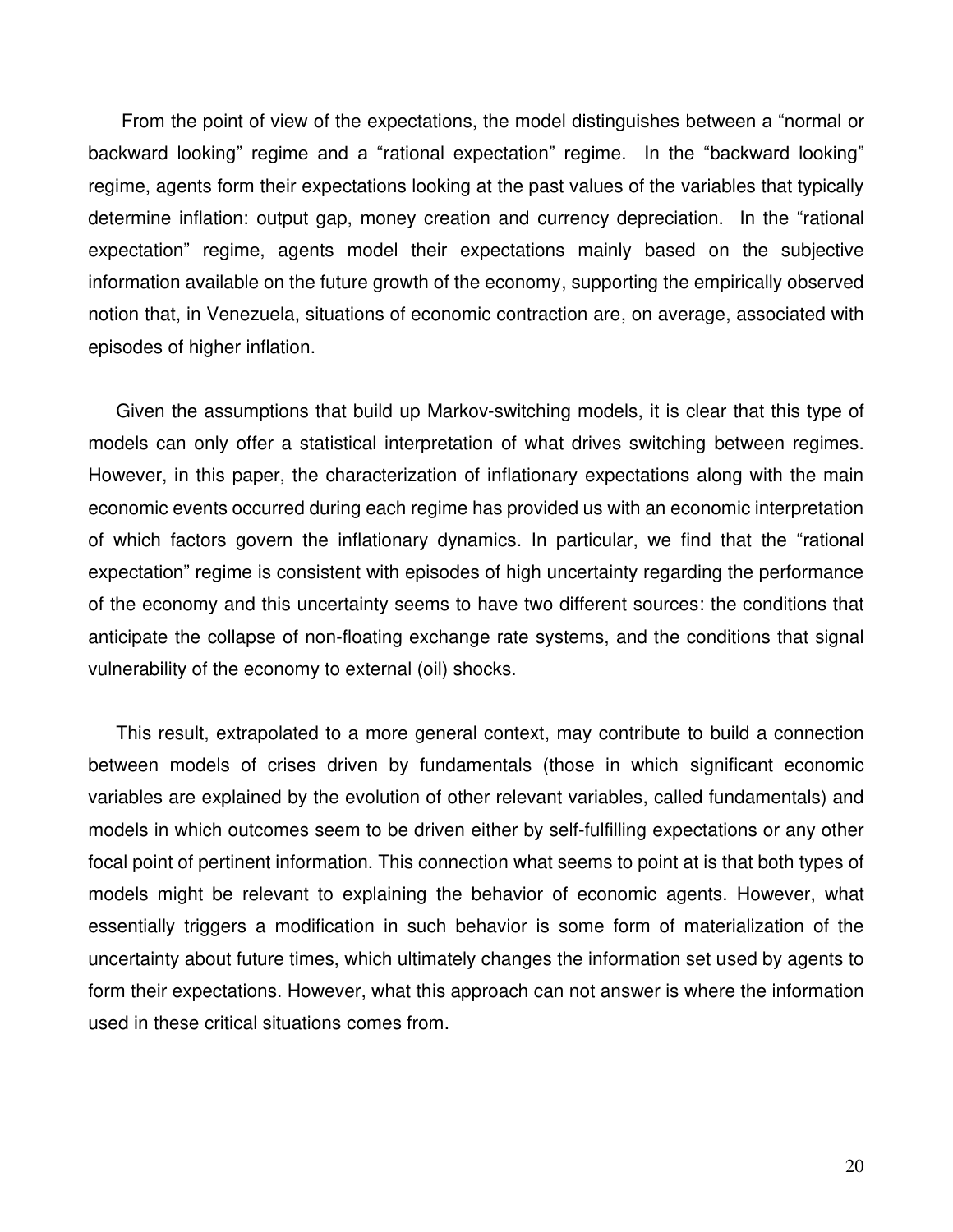#### **Appendix A: The EM algorithm**

In order to estimate the model  $(1)-(3)$ , the implementation of the EM algorithm in any  $I<sup>th</sup>$ iteration implies following the next four steps:

1. Given the estimated parameters in the preceding iteration  $(\hat{\Theta}^{(l-1)})$  and the sequence of the observable variable until time t (Y<sup>t</sup>), estimate the probability that each possible state si has occurred at time t, computing recursively, from  $t=1$  through  $t=T$ , the following expressions:

(a) 
$$
\xi_{1/0} = \hat{\Pi}^{(l-1)}
$$

(b) 
$$
\xi_{t/t} = \frac{\eta_t}{j_N} \frac{\partial \xi_{t/t-1}}{(\eta_t \partial \xi_{t/t-1})}
$$

(c) 
$$
\xi_{t+1/t} = \hat{P}^{(l-1)} \xi_{t/t}
$$

(d) 
$$
f(y_t/z_t, \hat{B}^{(l-1)}) = j_N'(\xi_{t/t-1} \circ \eta_t)
$$

where  $\eta_{_t}$ ,  $\zeta_{_{t/t}},\ \zeta_{_{t+1/t}}$  and  $j_N$  are column vectors of dimension N, defined as:

$$
\eta_t = \begin{bmatrix} f\left(y_t / q_t = s1, z_t, \hat{\mathbf{B}}^{(l-1)}\right) \\ M \\ f\left(y_t / q_t = sN, z_t, \hat{\mathbf{B}}^{(l-1)}\right) \end{bmatrix}, \quad \xi_{t/t} = \begin{bmatrix} \Pr\left(q_t = s1 / \Omega^t, \hat{\mathbf{\Theta}}^{(l-1)}\right) \\ M \\ \Pr\left(q_t = sN / \Omega^t, \hat{\mathbf{\Theta}}^{(l-1)}\right) \end{bmatrix}, \quad j_N = \begin{bmatrix} 1 \\ M \\ 1 \end{bmatrix}
$$

 $\left( y_{_{t}}/q_{_{t}}, z_{_{t}}, \hat{\mathrm{B}}^{(l-1)}\right)$  $f(y_t/q_t, z_t, \hat{\mathbf{B}}^{(l-1)})$  is the conditional density for a given time period evaluated in parameters estimates from the preceding iteration, and the operator  $(o)$  indicates an element by element multiplication. Notice that because of the recursive nature of  $\zeta_{t/t}$ , the set of information used is  $\Omega' \equiv Y' \cup Z'$ , which also includes the sequence of realizations of the lagged endogenous and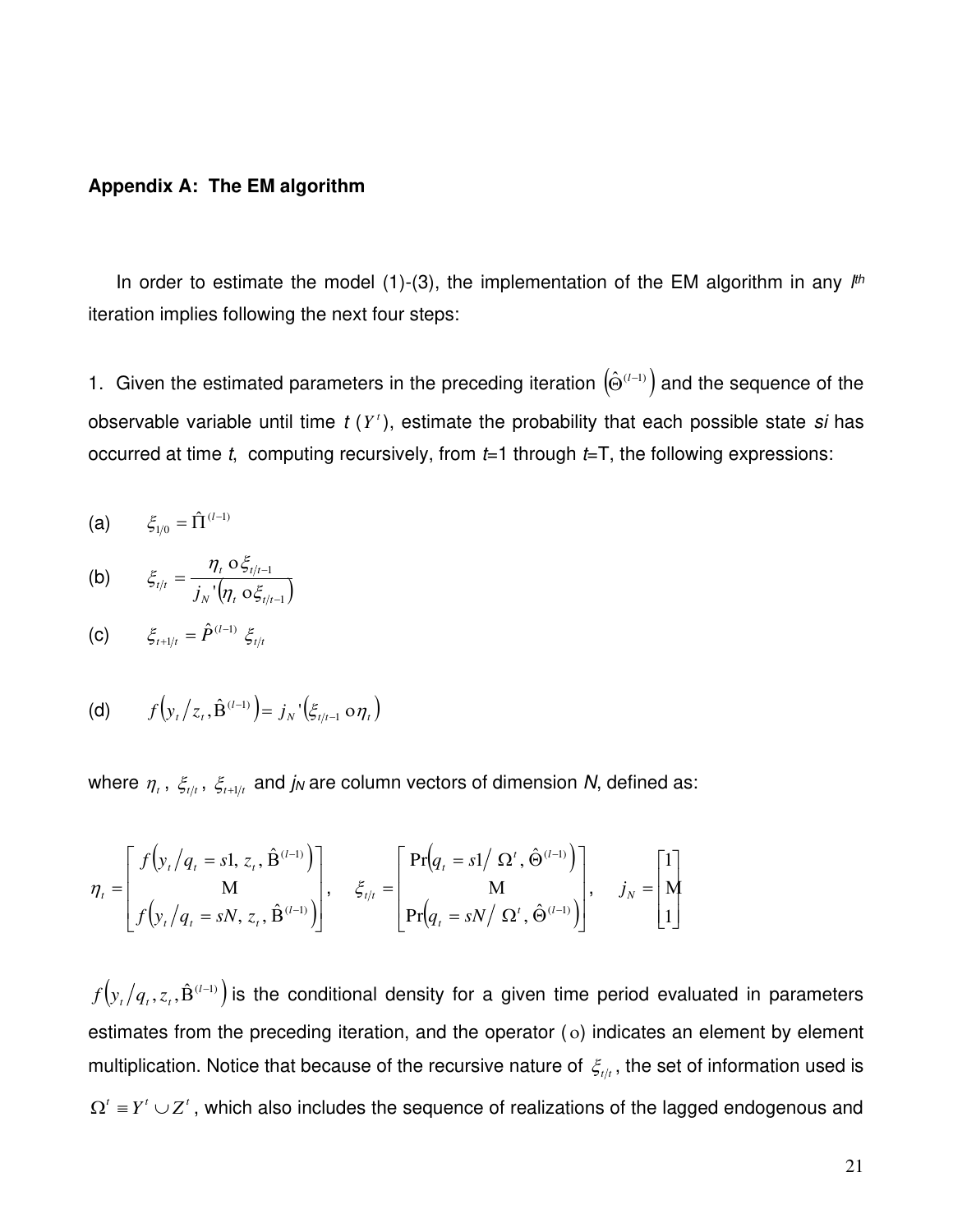exogenous variables of the model until time  $t(Z<sup>t</sup>)$ . This must be the case, because at each time t, the algorithm needs to evaluate the likelihood that a particular hidden state has occurred, but taking into consideration that its transition could have taken place from any possible sequence of t-1 hidden states.

2. Use the complete sequence of the observable variable ( $Y<sup>T</sup>$  instead of  $Y<sup>t</sup>$ ) to re-estimate the probabilities that each possible state si has occurred at time t. These new probabilities are computed with the Kim's algorithm and are referred by Hamilton (1990, 1994) as smooth probabilities. This algorithm is applied recursively, from  $t+1=T$  backward to  $t=1$ , calculating the following expressions:

(a) 
$$
\xi_{t+1/T} = \xi_{t+1/t}
$$
 for  $t+1 = T$ 

(b) 
$$
\xi_{t/T} = \xi_{t/t} \circ \left\{ \hat{P}^{(l-1)} \right\} \left( \xi_{t+1/T} \div \xi_{t+1/t} \right) \right\}
$$

(c) 
$$
\varsigma_{i,t/T} = \Pr \Big( q_{t} = \frac{s i}{\Omega^{t}}, \hat{\Theta}^{(l-1)} \Big) \Big\{ \hat{P}_{i}^{(l-1)} \circ \Big( \xi_{t+1/T} \div \xi_{t+1/t} \Big) \Big\}
$$
  $i=1,...,N$ 

where ( $\div$ ) indicates an element by element division,  $_{\mathcal{G}_{i,t/T}}$  is a column vector of dimension N, and  $\hat{P}_i$  is the estimated  $i^{th}$  column of matrix  $P$ :

$$
\varsigma_{i,t/T} = \begin{bmatrix} Pr(q_t = si, q_{t+1} = s1/ \ \Omega^T, \hat{\Theta}^{(l-1)} ) \\ M \\ Pr(q_t = si, q_{t+1} = sN/ \ \Omega^T, \hat{\Theta}^{(l-1)} ) \end{bmatrix}, \qquad \hat{P}_i = \begin{bmatrix} \hat{P}_{i1} \\ \hat{P}_{i2} \\ M \\ \hat{P}_{iN} \end{bmatrix}
$$

3. Re-estimate the model parameters  $\hat{\Theta}$  for this  $l^{th}$  iteration, by solving the different FOCs that maximize (6). According to Hamilton (1990, 1994) this procedure is equivalent to computing:

(a) Transition probabilities using the equations: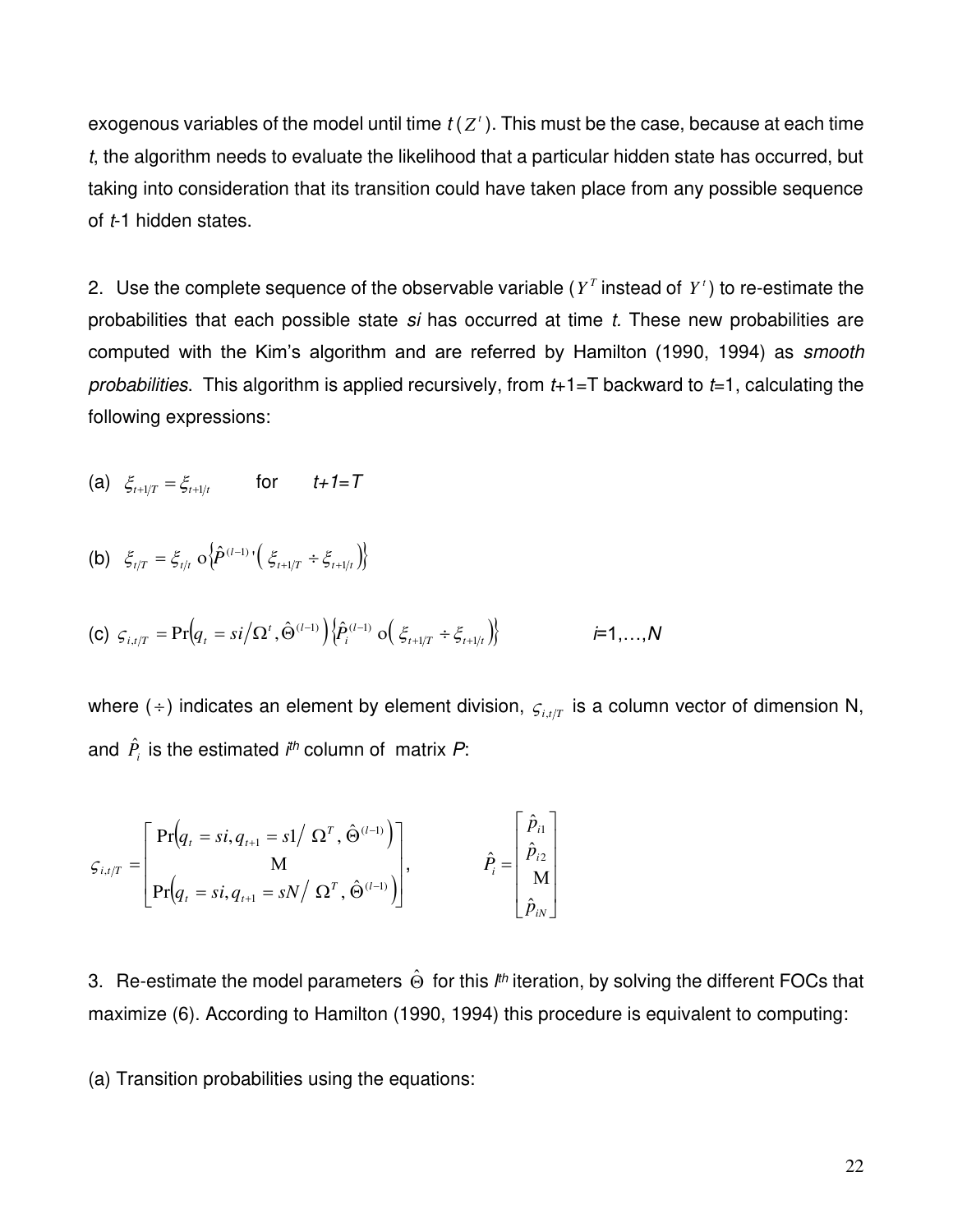$$
\hat{P}_i^{(l)} = \left(\sum_{t=2}^T \mathcal{F}_{i,t/T}\right) \div \left(\sum_{t=2}^T \mathcal{E}_{t/T}\right) \qquad \text{for} \qquad i=1,\ldots,N
$$

(b) Unconditional probabilities of being at each state following:

$$
\hat{\Pi}^{(l)} = \frac{\sum_{t=1}^{T} \xi_{t/T}}{T}
$$

(c) Parameters of the regression model in (1), by solving the FOCs stated in (8), such that:

$$
\hat{\beta}_{si}^{(l)} = (z'\hat{\Gamma}_{si} z)^{-1} z'\hat{\Gamma}_{si} y \qquad \text{for} \qquad i=1,...,N
$$
  

$$
\hat{\sigma}_{si}^{2} = \frac{(y - z\hat{\beta}_{si}^{(l)})'\hat{\Gamma}_{si} (y - z\hat{\beta}_{si}^{(l)})}{j_{T}^{*}\hat{\Gamma}_{si} j_{T}} \qquad \text{for} \qquad i=1,...,N
$$

$$
{j\mathstrut}_{T} \, {}^{\mathop{\textstyle \widehat{\Gamma}}\nolimits}_{si} \, \, j\mathstrut}_{T}
$$

$$
Var(\hat{\beta}_{si}) = \hat{\sigma}_{si}^2 (z'\hat{\Gamma}_{si} z)^{-1}
$$
 for  $i=1,...,N$ 

where:

$$
y = \begin{bmatrix} y_1 \\ y_2 \\ M \\ y_T \end{bmatrix}, \qquad z = \begin{bmatrix} z_{11} & z_{21} & Kz_{k1} \\ z_{12} & z_{22} & \Lambdaz_{k2} \\ M & MK & M \\ z_{1T} & z_{2T} & \Lambdaz_{kT} \end{bmatrix}, \qquad \beta_{si} = \begin{bmatrix} \beta_{1,si} \\ \beta_{2,si} \\ M \\ \beta_{k,si} \end{bmatrix}, \qquad \varepsilon_{si} = \begin{bmatrix} \varepsilon_{1,si} \\ \varepsilon_{2,si} \\ M \\ \varepsilon_{T,si} \end{bmatrix}, \qquad j_T = \begin{bmatrix} 1 \\ 1 \\ M \\ 1 \end{bmatrix},
$$

$$
\hat{\Gamma}_{si} = \begin{bmatrix} Pr(q_1 = si/\Omega^T, \hat{\Theta}^{(l-1)}) & 0 & K & 0 \\ 0 & Pr(q_2 = si/\Omega^T, \hat{\Theta}^{(l-1)}) & \Lambda & 0 \\ M & M & K & M \\ 0 & 0 & \Lambda & Pr(q_T = si/\Omega^T, \hat{\Theta}^{(l-1)}) \end{bmatrix}
$$

4. Evaluate if the parameter estimates have attained a fixed point, that is  $|\hat{\Theta}^{(l)} - \hat{\Theta}^{(l-1)}| \leq 10^{-8}$ .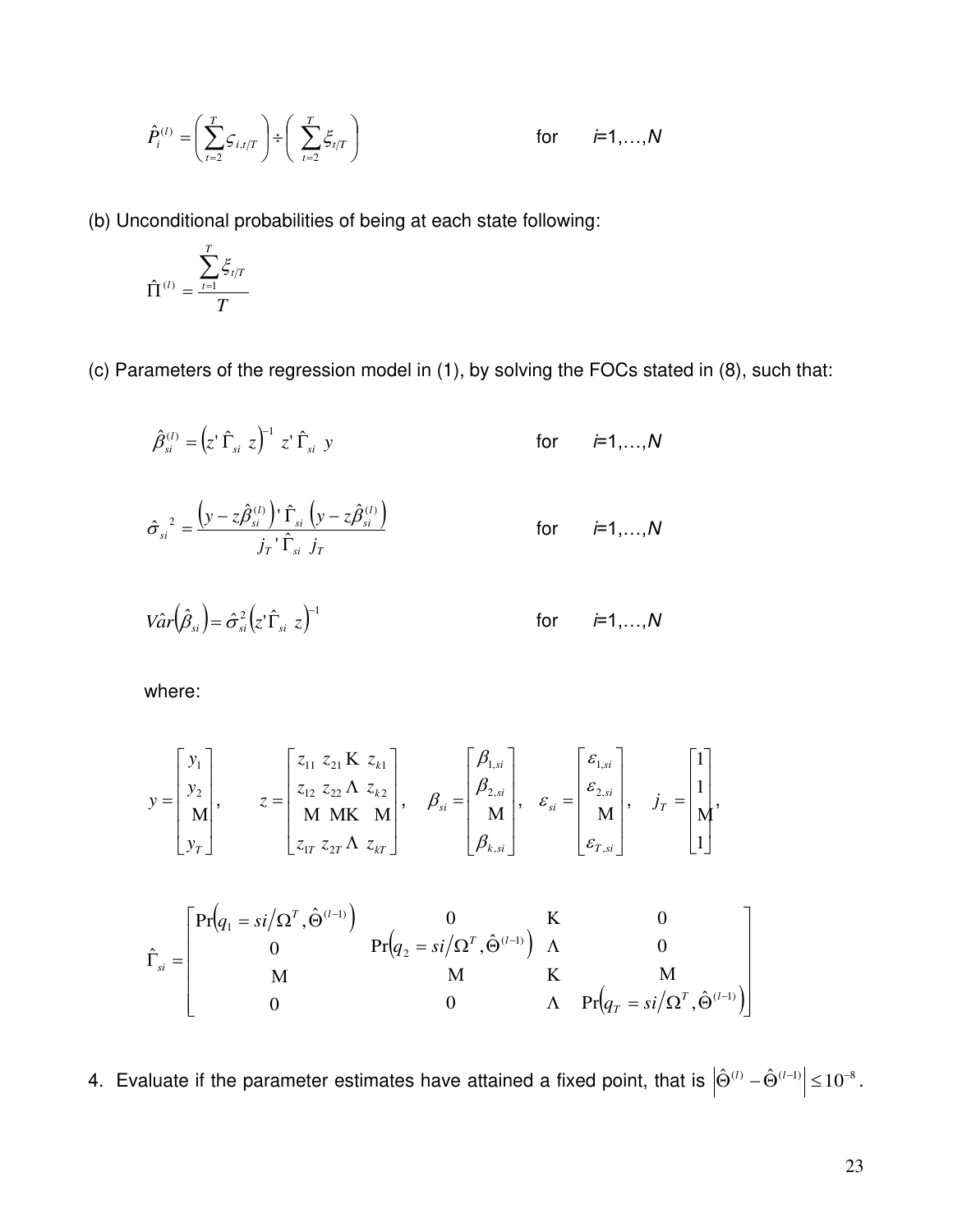Then, verify that the empirical expected log-likelihood function of the dependent variable (for all hidden states), has also achieved a maximum.

This verification implies observing, for:

 $[g(y|\hat{\Theta}^{(l)})] = \sum_{t=1}^{T} \sum_{q_t=s1}^{SN} \ln f(y_t/q_t = si, z_t, \hat{\Theta}^{(l)}) \Pr(q_t = si/\Omega^T, \hat{\Theta}^{(l-1)}),$ − =  $\hat{\Theta}^{(l)}$  =  $\sum_{i=1}^{T} \sum_{i=1}^{S_N} \ln f(y_t / q_t = si, z_t, \hat{\Theta}^{(l)} ) \Pr(q_t = si/\Omega^T, \hat{\Theta}^{(l)} )$  $q_t = s$  $T \hat{\mathbf{\Omega}}^{(l)}$ *t l*  $t / \mathbf{y}_t - \mathbf{y}_t, \mathbf{x}_t$ *T t*  $E[g(y|\hat{\Theta}^{(l)})] = \sum \ \sum \ln f(y_t/q_t = si, z_t, \hat{\Theta}^{(l)}) \ \Pr(q_t = si)$ *t* 1  $(l)$   $\ln \sqrt{a} = \frac{1}{2} \sqrt{C}$   $\hat{\Omega}^{(l-1)}$ 1  $\left\|\hat{\Theta}^{(l)}\right\| = \sum_{r=1}^{N} \sum_{i=1}^{N} \ln f\left(y_t / q_t = si, z_t, \hat{\Theta}^{(l)}\right) \Pr\left(q_t = si / \Omega^T, \hat{\Theta}^{(l-1)}\right),$ that  $E[g(y|\hat{\Theta}^{(l)})] - E[g(y|\hat{\Theta}^{(l-1)})] \leq$  *tolerancevalue* . The maximization of this expected log-likelihood function should be easily confirmable since it is a by-product of the estimation process, and in particular, of the imposition of the FOCs stated in (8).

#### **References**

Álvarez F., Dorta M. y Guerra J. (2002). "Persistencia Inflacionaria en Venezuela: evolución, causas e implicaciones". Estudios sobre la Inflación en Venezuela, editor: Guerra, J., Departamento de Publicaciones del BCV, Caracas, Venezuela.

Arreaza A., Blanco E. y Dorta M. (2003). "A Small Macroeconomic Scale Model for Venezuela". Serie de Documentos de Trabajo del BCV, 43.

Ball L., Mankiw G. and Romer D. (1988). "The New Keynesian Economics and the Output-Inflation Tradeoff". Brookings Papers on Economic Activity, 1, 1-82.

Blix, M. (1999). "Forecasting Swedish Inflation with a Markov Switching VAR". Working Paper Series of the Sveriges Riksbank (Central Bank of Sweden), 76.

Diebold F. and Rudebush G. (1996). "Measuring Business Cycles: a Modern Perspective". Review of Economics and Statistics, 78, 67-77.

Dorta M. (2006). "La Función de Producción, el Producto Potencial y la Inflación en Venezuela 1950-2005". Serie de Documentos de Trabajo del BCV, 87.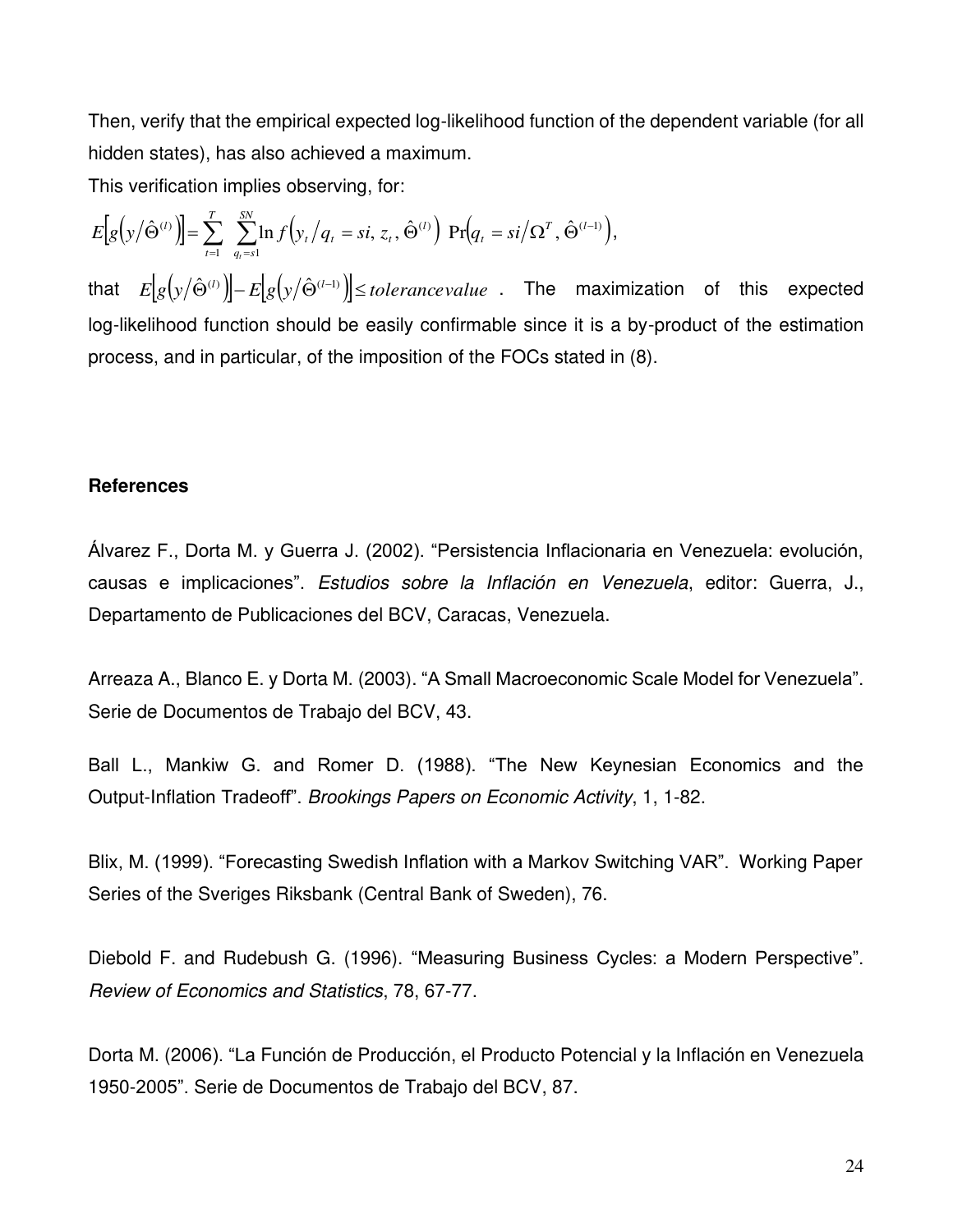Dorta M., Guerra J. and Sánchez G. (1998). "Credibilidad y Persistencia de la Inflación en Venezuela". Revista del BCV, XII.2, 135-156.

Dorta M., Álvarez F. and Bello O. (2002) "Determinantes de la Inflación en Venezuela: un Análisis Macroeconómico para el Período 1986-2002" Revista del BCV, XVI.2, 93-130.

Evans M. and Wachtel P. (1993). "Inflation Regimes and the Sources of Uncertainty". Money, Credit and Banking 25, 3, 475-511.

Guerra J. and Pineda J. (2004). "Trayectoria de la Política Cambiaria en Venezuela". Temas de Política Cambiaria en Venezuela, editors: Guerra, J. and Pineda J., Departamento de Publicaciones del BCV, Caracas, Venezuela.

Hamilton J. (1989). "A New Approach to the Economic Analysis of Non-Stationary Times Series and the Business Cycle". Econometrica, 57, 357-384.

Hamilton J. (1990). "Analysis of Time Series subject to Changes in Regime". Journal of Econometrics, 45, 39-70.

Hamilton J. (1994). *Time Series Analysis*. Princeton University Press, Princeton, New Jersey, U.S.A.

Kahn J. and Rich R. (2007). "Tracking the New Economy: using Growth Theory to Detect Changes in Trend Productivity". Journal of Monetary Economics, 54, 1670-1701.

Kim C. and Murray C. (2002). "Permanent and Transitory Components of Recessions". Empirical Economics, 27, 163-183.

Mendoza O. (2006). "Las asimetrías del pass-through en Venezuela". Monetaria, XXIX, 2, 151-183.